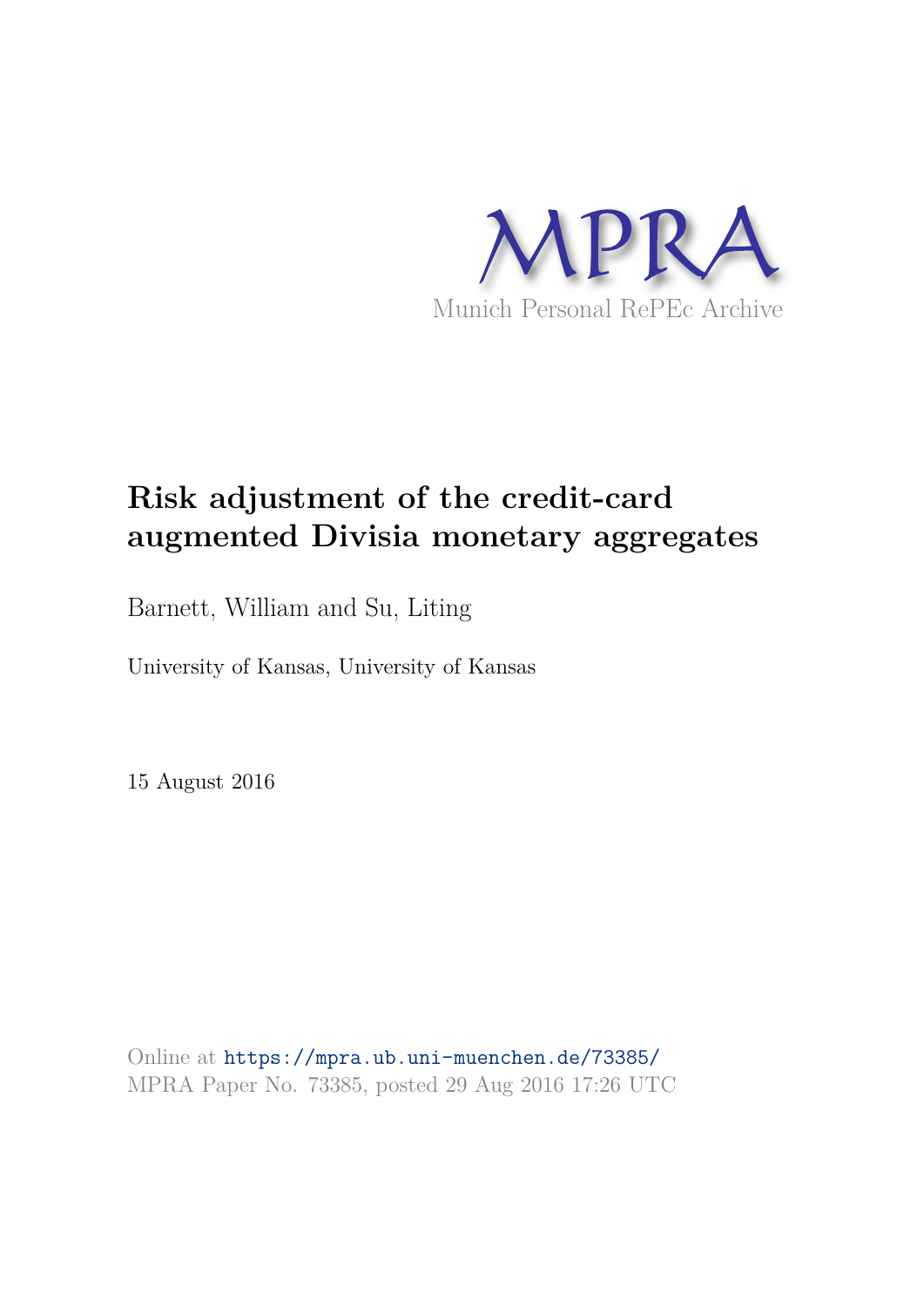#### **Risk Adjustment of the Credit-Card Augmented Divisia Monetary Aggregates**

William A. Barnett University of Kansas, Lawrence, and Center for Financial Stability, NY City

Liting Su University of Kansas, Lawrence, and Center for Financial Stability, NY City

#### August 27, 2016

While credit cards provide transactions services, as do currency and demand deposits, credit cards have never been included in measures of the money supply. The reason is accounting conventions, which do not permit adding liabilities, such as credit card balances, to assets, such as money. However, economic aggregation theory and index number theory measure service flows and are based on microeconomic theory, not accounting. Barnett, Chauvet, Leiva-Leon, and Su (2016) derived the aggregation and index number theory needed to measure the joint services of credit cards and money. They derived and applied the theory under the assumption of risk neutrality. But since credit card interest rates are high and volatile, risk aversion may not be negligible. We extend the theory by removing the assumption of risk neutrality to permit risk aversion in the decision of the representative consumer.

*Keywords*: Credit Cards, Money, Credit, Aggregation, Monetary Aggregation, Index Number Theory, Divisia Index, Risk, Euler Equations, Asset Pricing. *JEL Classification*: C43, C53, C58, E01, E3, E40, E41, E51, E52, E58, G17.

## **1. Introduction**

While money is an asset, credit is a liability. In accounting conventions, assets and liabilities cannot be added together. But aggregation theory and economic index number theory are based on microeconomic theory, not accounting conventions. Economic aggregates measure service flows. To the degree that money and some forms of credit produce joint services, those services can be aggregated.

A particularly conspicuous example is credit card services, which are directly involved in transactions and contribute to the economy's liquidity in ways not dissimilar to those of money. While money is both an asset and part of wealth, credit cards are neither. Hence credit cards are not money. To the degree that monetary policy operates through a wealth effect (Pigou effect), as advocated by Milton Friedman, credit cards do not play a role. But to the degree that the flow of monetary services is relevant to the economy, as through the demand for monetary

1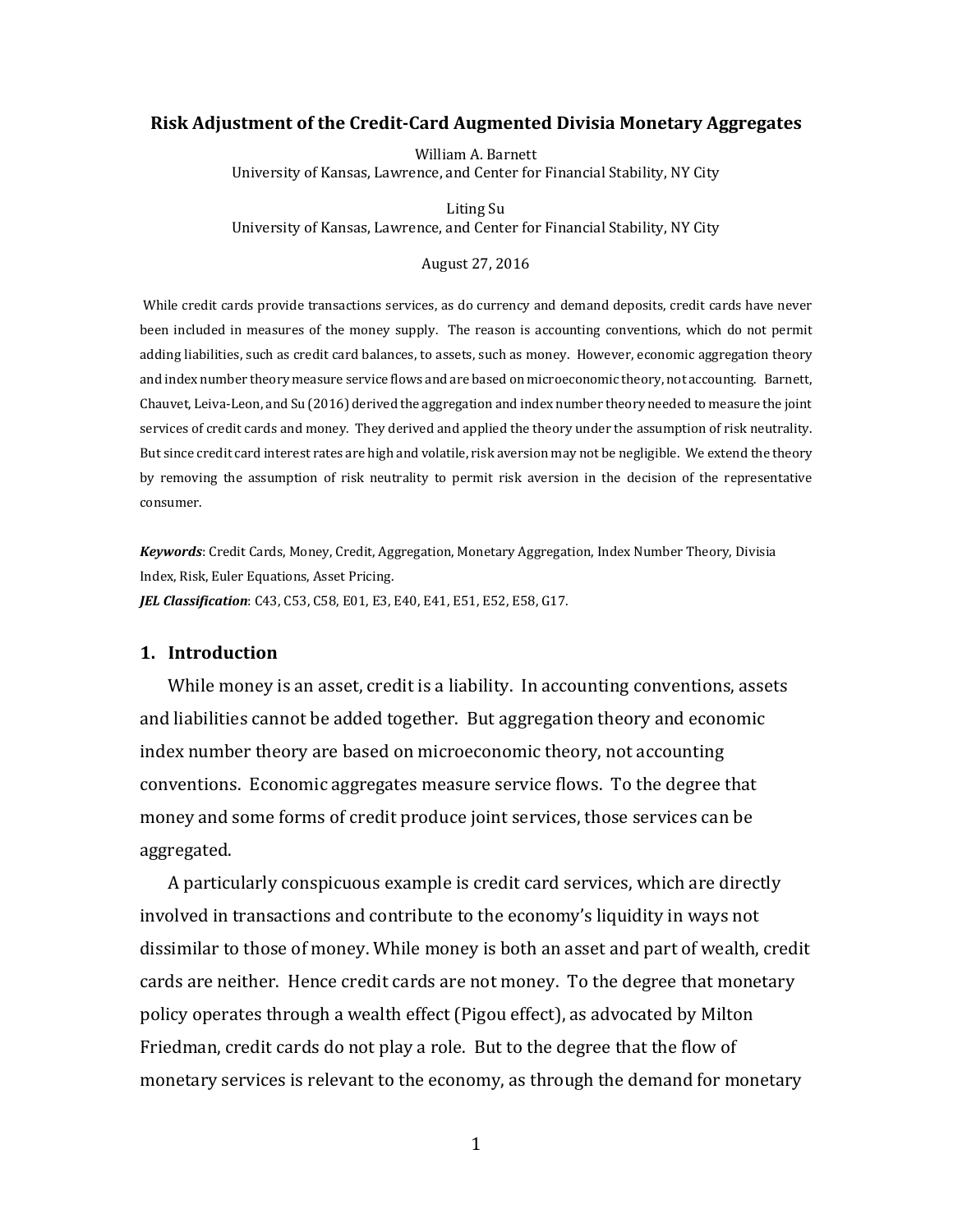services or as an indicator measure, the omission of credit card services from "money" measures induces a loss of information.

Barnett, Chauvet, Leiva-Leon, and Su (2016) derived the aggregation and index number theory needed to aggregate jointly over the services of money and credit cards. The derivation uses strongly simplifying assumptions. They assume credit cards are used to purchase consumer goods. All purchases are made at the beginning of periods, and payments for purchases are either by credit cards or money. Credit card purchases are repaid to the credit card company at the end of the current period or at the end of a future period, plus interest charged by the credit card company. Stated more formally, all discrete time periods are closed on the left and open on the right. After aggregation over consumers, the expected interest rate paid by the representative credit card holder can be very high, despite the fact that some consumers pay no interest on credit card balances.

The derivation in Barnett, Chauvet, Leiva-Leon, and Su (2016) assumes perfect certainty or risk neutrality. With monetary assets, having relatively low risk returns, risk aversion is not likely to have much effect on the behavior of aggregation theoretic monetary aggregates, such as the Divisia monetary aggregates. Studies have tended to show that weakening the assumption of risk neutrality in the derivation of the Divisia monetary aggregates has little effect on the behavior of the aggregates. See, e.g., Barnett, Liu, and Jensen (1997). But inclusion of credit card services introduces a high risk rate of return: the interest rate on credit card debt. As a result, extension of the aggregation theory to the case of risk neutrality might alter the behavior of the aggregate in a non-negligible manner. We extend the theory of Barnett, Chauvet, Leiva-Leon, and Su (2016) by removing the assumption of risk neutrality. The derivation is thereby altered by replacing the perfect certainty first order conditions with the relevant Euler equations.

To reflect the fact that money and credit cards provide services, such as liquidity and transactions services, money and credit are entered into a derived utility

2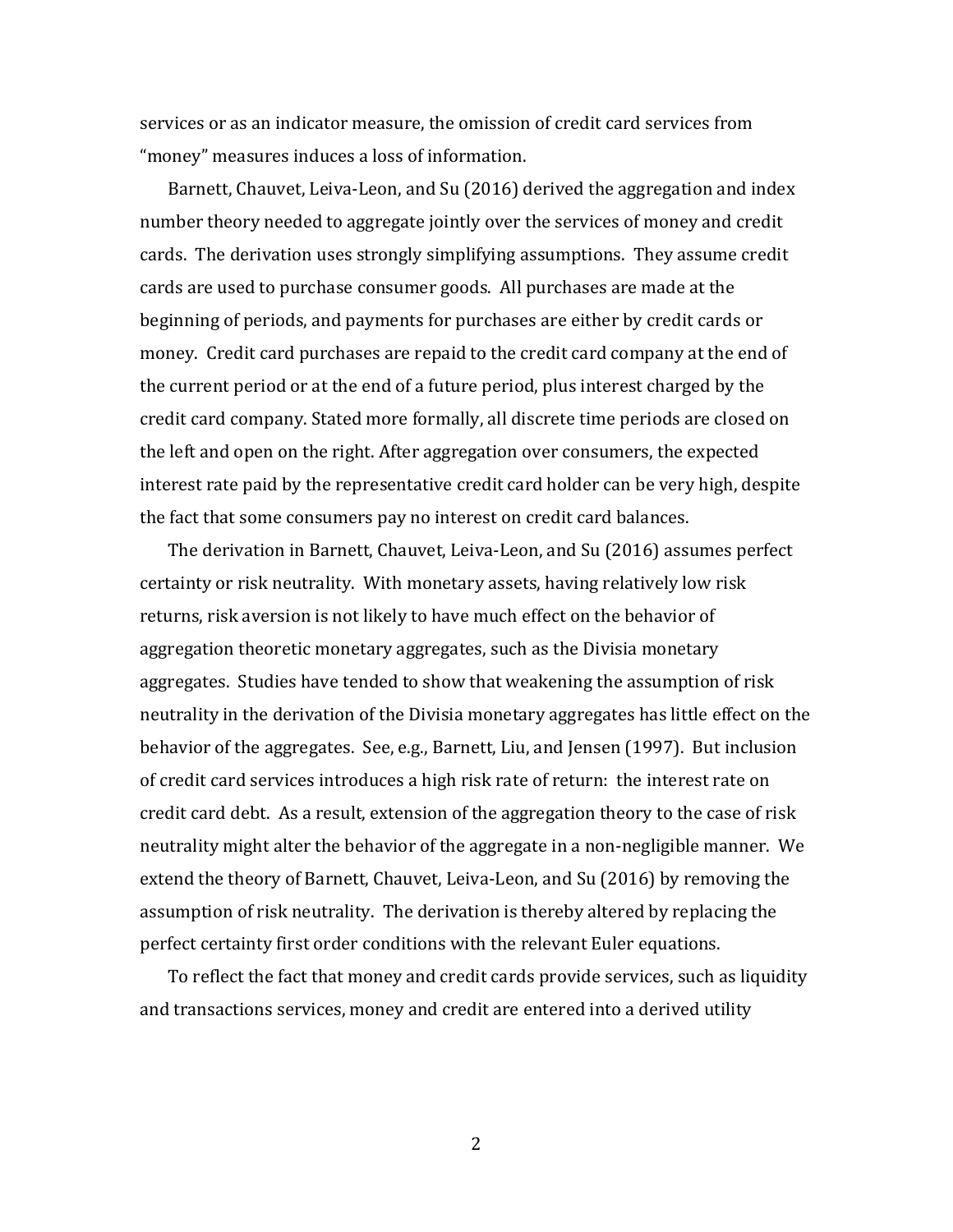function, in accordance with Arrow and Hahn's  $(1971)$  $(1971)$  $(1971)$  proof.<sup>1</sup> The derived utility function absorbs constraints reflecting the explicit motives for using money and credit card services. Since this paper is about measurement, we need only assume the existence of such motives. In the context of this research, we have no need to work backwards to reveal the explicit motives. As has been shown repeatedly, any of those motives, including the highly relevant transactions moti[ve](#page-3-1), are consistent with existence of a derived utility function absorbing the motive.<sup>2</sup>

# **2. Intertemporal Allocation**

<u>.</u>

We begin by defining the variables in the risk neutral case for the representative consumer:

- ${\bf x}_s$  = vector of per capita (planned) consumptions of *N* goods and services (including those of durables) during period s.
- $\mathbf{p}_s$  = vector of goods and services expected prices, and of durable goods expected rental prices during period s.
- $m_{is}$  = planned per capita real balances of monetary asset *i* during period  $s$  ( $i = 1, 2, ..., n$ ).

<span id="page-3-0"></span> $1$  Our research in this paper is not dependent upon the simple decision problem we use for derivation and illustration. In the case of monetary aggregation, Barnett (1987) proved that the same aggregator functions and index numbers apply, regardless of whether the initial model has money in the utility function or production function, so long as there is intertemporal separability of structure and separability of components over which aggregation occurs. That result is equally as applicable to our current results with augmented aggregation over monetary asset and credit card services. While this paper uses economic index number theory, it should be observed that there also exists a statistical approach to index number theory. That approach produces the same results, with the Divisia index interpreted to be the Divisia mean using expenditure shares as probability. See Barnett and Serletis (1990).

<span id="page-3-1"></span> $<sup>2</sup>$  The aggregator function is the derived function that always exists, if monetary and credit card</sup> services have positive value in equilibrium. See, e.g., Samuelson (1948), Arrow and Hahn (1971), stockFischer (1974), Phlips and Spinnewyn (1982), Quirk and Saposnik (1968), and Poterba and Rotemberg (1987). Analogously, Feenstra (1986, p. 271) demonstrated "a functional equivalence between using real balances as an argument of the utility function and entering money into liquidity costs which appear in the budget constraints." The converse mapping from money and credit in the utility function back to the explicit motive is not unique. But in this paper we are not seeking to identify the explicit motives for holding money or credit card balances.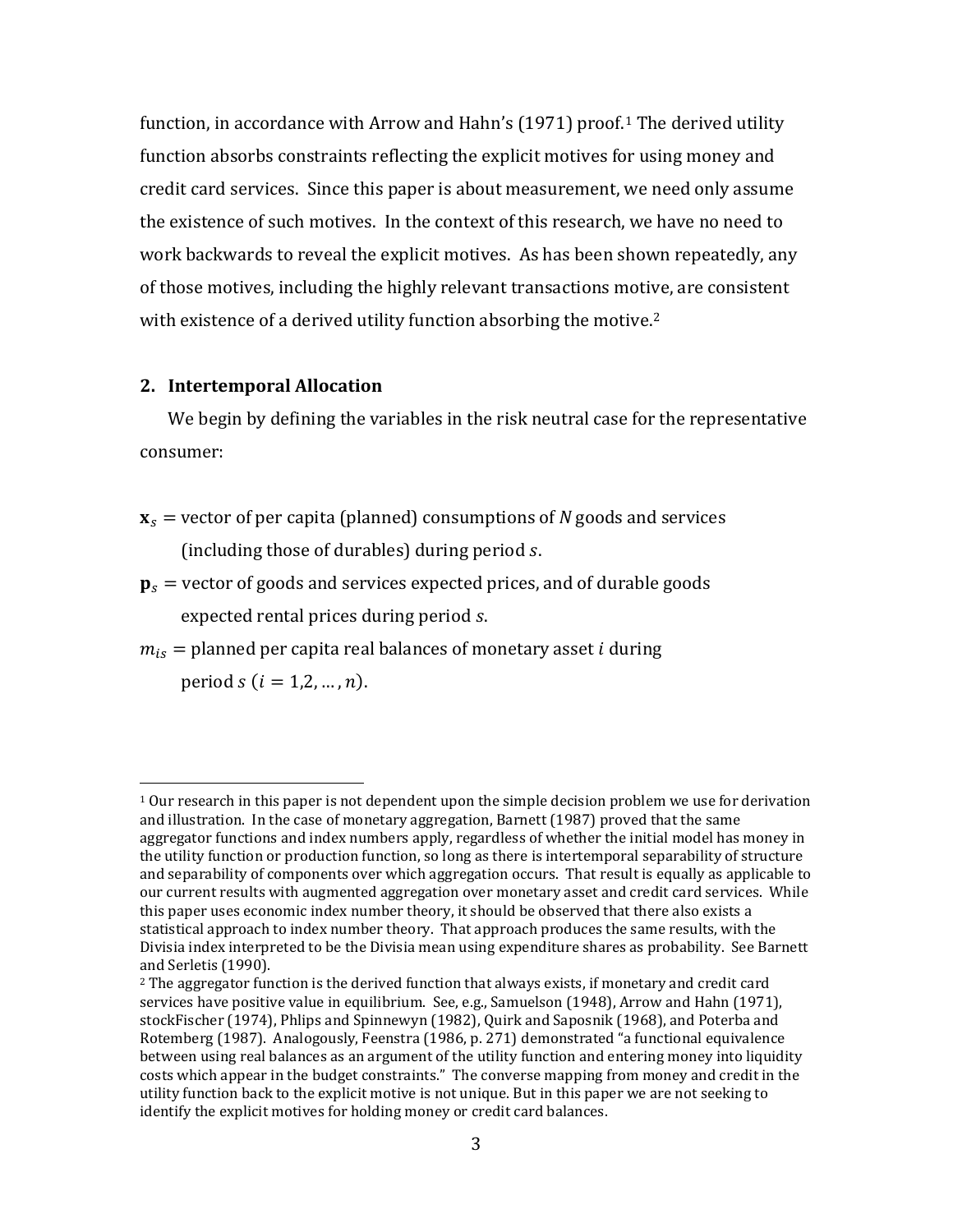- $c_{is}$  = planned per capita real expenditure with credit card type *j* for transactions during period  $s$  ( $j = 1, 2, ..., k$ ). In the jargon of the credit card industry, those contemporaneous expenditures are called "volumes."
- = planned per capita rotating real balances in credit card type *j* during period *s* from transactions in previous periods  $(j = 1, 2, ..., k)$ .
- $y_{js} = c_{js} + z_{js}$  planned per capita total balances in credit type *j* during period *s*  $(i = 1, 2, ..., k).$
- $r_{is}$  = expected nominal holding period yield (including capital gains and losses) on monetary asset *i* during period  $s$  ( $i = 1, 2, ..., n$ ).
- $e_{is}$  = expected interest rate on  $c_{is}$ .
- $\overline{e}_{is}$  = expected interest rate on  $z_{is}$ .
- $A_s$  = planned per capita real holdings of the benchmark asset during period s.
- $R_s$  = expected (one-period holding) yield on the benchmark asset during period s.
- $L<sub>s</sub>$  = per capita labor supply during period s.
- $w_s$  = expected wage rate during period s.

<u>.</u>

 $p_s^*$  =  $p_s^*(\mathbf{p}_s)$  is the true cost of living index, as defined in Barnett (1978,1980).

The benchmark asset is defined to provide no services other than its expected yield,  $R_{\scriptscriptstyle S}$ , which motivates holding of the asset solely as a means of accumulating wealth. As a result,  $R_s$  is the maximum expected holding period yield available to consumers in the economy in period *s* from holding a secured asset. The benchmark asset is held to transfer wealth by consumers between multiperiod planning horizons, rather than to provide liquidity or other services. In contrast,  $\bar{e}_{i}$  is not the interest rate on an asset and is not secured. It is the interest rate on an unsecured liability, subject to substantial default and fraud risk. Hence,  $\vec{e}_i$  can be higher than the benchmark ass[e](#page-4-0)t rate, and historically has always been much higher than the benchmark asset rate.<sup>3</sup>

<span id="page-4-0"></span><sup>3</sup> Barnett, Chauvet, Leiva-Leon, and Su (2016) follow the Center for Financial Stability (CFS) and the Bank of Israel in using the short term bank loan rate as a proxy for the benchmark rate. That interest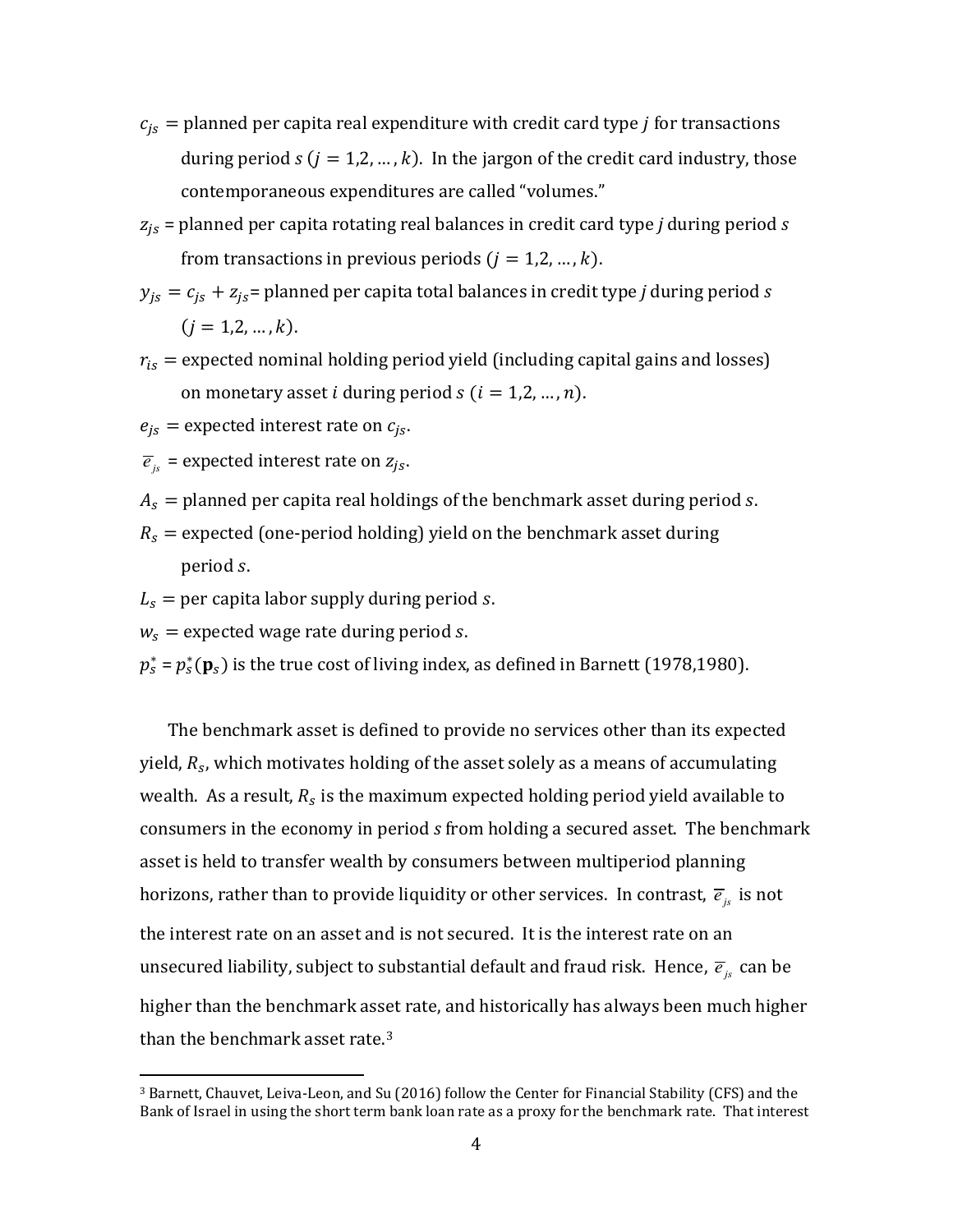It is important to recognize that the decision problem we model is not of a single economic agent, but rather of the "representative consumer," aggregated over all consumers. All quantities are therefore averaged over all consumers. Gorman's assumptions for the existence of a representative consumer are implicitly accepted, as is common in almost all modern macroeconomic theory having microeconomic foundations. This modeling assumption is particularly important in understand the credit card quantities and interest rates used in our research. About 20% of credit card holders in the United States do not pay explicit interest on credit card balances, since those credit card transactions are paid off by th[e](#page-5-0) end of the period. But the 80% who do pay interest pay very high interest rates.<sup>4</sup> The Federal Reserve provides two interest rate series for credit card debt. One,  $\vec{e}_k$ , includes interest only on accounts that do pay interest to the credit card issuing banks, while the other series,  $e_{is}$ , includes the approximately 20% that do not pay interest. The latter interest rate is thereby lower, since it is averaged over interest paid on both categories of accounts. Since we are modeling the representative consumer, aggregated over all consumers,  $e_{js}$  is always less than  $\overline{e}_{is}$  for all j and s. The interest rate on rotating credit card balances,  $\vec{e}_i$ , is paid by all consumers who maintain rotating balances in credit cards. But  $e_{is}$  is averaged over those consumers who maintain such rotating balances and hence pay interest on contemporaneous credit card transactions (volumes) and those consumers who pay off such credit card transactions before the end of the period, and hence do not pay explicit interest on the credit card transactions. The Federal Reserve provides data on both  $\overline{e}_{i}$  and  $e_{i}$ .

rate has always exceeded the interest rate paid by banks on deposit accounts and on all other monetary assets used in the CFS Divisia monetary aggregates, and has always been lower than the Federal Reserve's reported average interest rate charged on credit card balances. For detailed information on CFS data sources, see Barnett, Liu, Mattson, and Noort (2013). For the additional data sources used by the CFS to extend to credit card services, see Barnett and Su (2016).

<u>.</u>

<span id="page-5-0"></span><sup>4</sup> The following statement is from www.motherjones.com/kevin-drum/2011/10/americans-areclueless-about-their-credit-card-debt. "In the four working age categories, about 50% of households think they have outstanding credit card debt, but the credit card companies themselves think about 80% of households have outstanding balances." Since these percentages are of total households, including those having no credit cards, the percent of credit card holders paying interest might be even higher.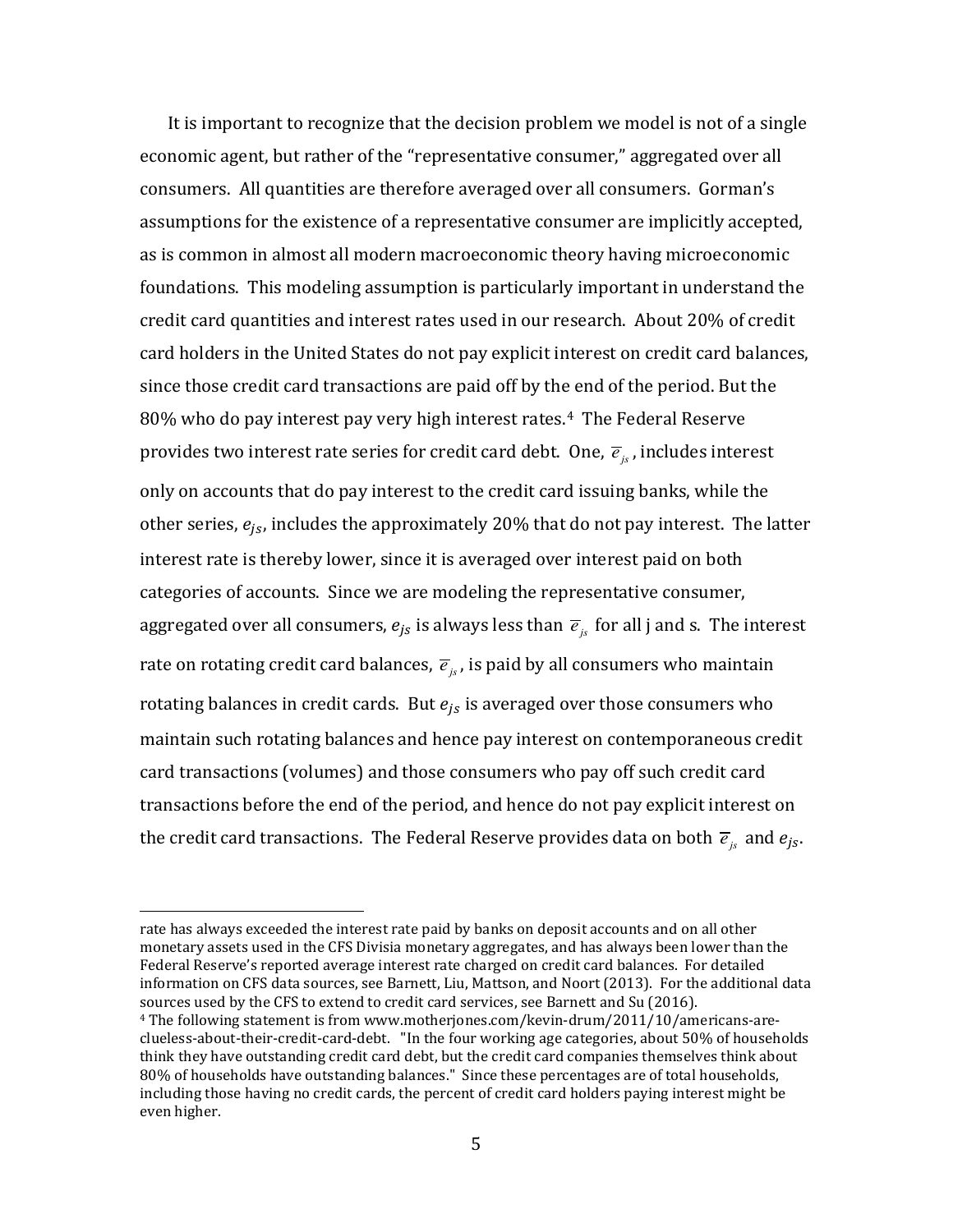Although  $e_{is}$  is less than  $\overline{e}_{is}$ ,  $e_{is}$  also has always been higher than the benchmark rate. This observation is a reflection of the so-called credit card debt puzzle.<sup>[5](#page-6-0)</sup>

Barnett, Chauvet, Leiva-Leon, and Su (2016) use the latter interest rate,  $e_{is}$ , in their augmented Divisia monetary aggregates formula, since the contemporaneous per capita transactions volumes in our model are averaged over both categories of credit card holders. They do not include rotating balances used for transactions in prior periods, since to do so would involve double counting of transactions services.

The expected interest rate,  $e_{js}$ , can be explicit or implicit, and applies to the aggregated representative consumer. For example, an implicit part of that interest rate could be in the form of an increased price of the goods purchased or in the form of a periodic service fee or membership fee. But we use only the Federal Reserve's average explicit interest rate series, which is lower than the one that would include implicit interest. Nevertheless, that downward biased explicit rate of return to credit card companies,  $e_{is}$ , aggregated over consumers, tends to be very high, far exceeding  $R_s$ , even after substantial losses from fraud.

We follow Barnett, Chauvet, Leiva-Leon, and Su (2016) in using the credit card industry's definition of "credit card," which excludes "store cards" and "charge cards." According to the trade's definition, "store cards" are issued by businesses providing credit only for their own goods, such as gasoline company credit cards or department store cards. To be a "credit card" by the trade's definition, the card must be widely accepted for many goods and services in the economy not constrained to cash-only sales. "Charge cards" can be widely accepted for goods purchases, but do not charge interest, since the debt must be paid off by the end of the period. To be a "credit card," the card must provide a line of credit to the card holder with interest charged on purchases not paid off by the end of the period. For example, American Express provides both charge cards and credit cards. The first credit card was provided by Bank of America. There now are four sources of credit

<u>.</u>

<span id="page-6-0"></span><sup>5</sup>See, e.g., Telyukova and Wright (2008), who view the puzzle as a special case of the rate dominance puzzle in monetary economics. The "credit card debt puzzle" asks why people do not pay down debt, when receiving low interest rates on deposits, while simultaneously paying higher interest rates on credit card debt.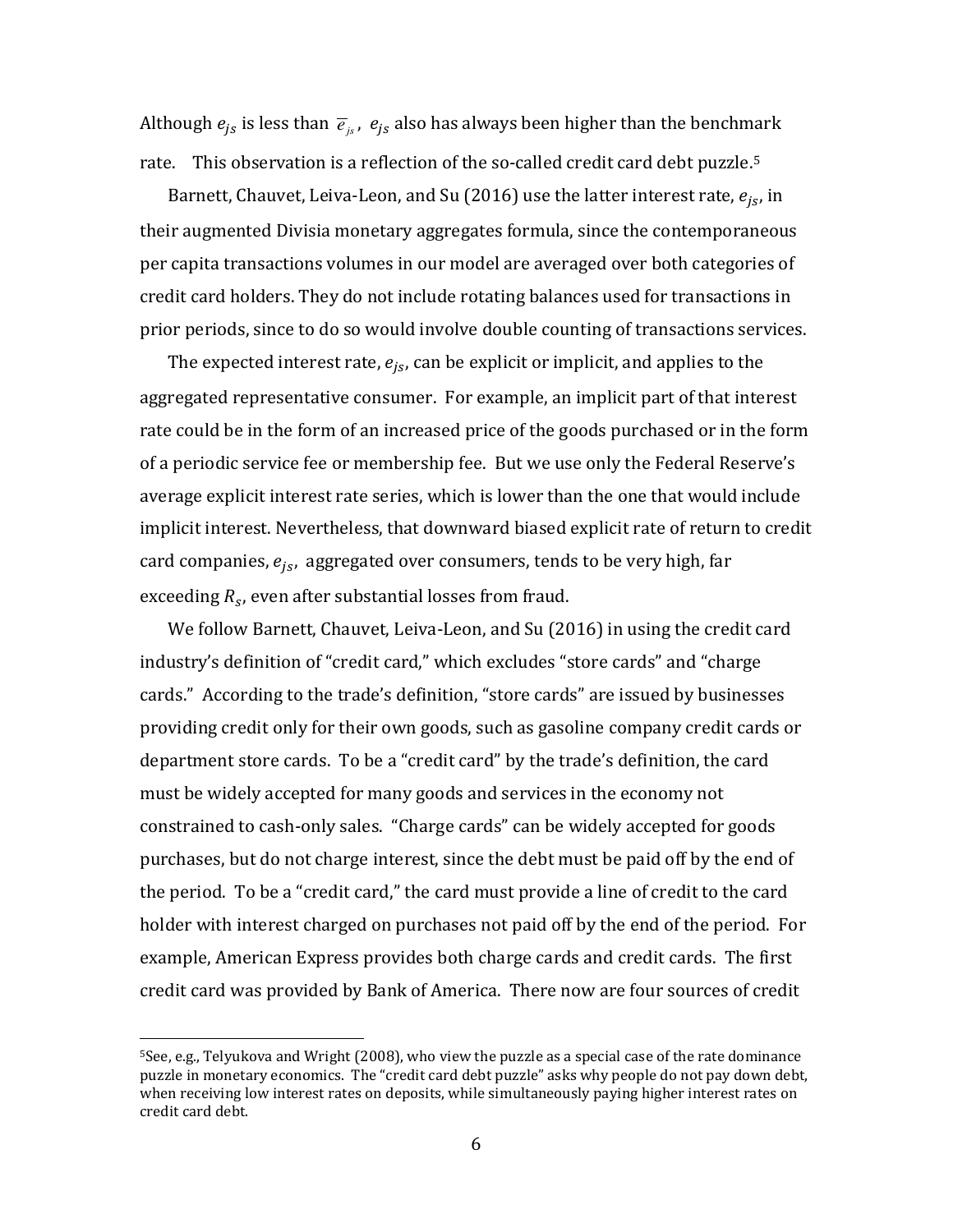card services in the United States: Visa, Mastercard, Discover, and American Express. From American Express, we use only their credit card account services, not their charge cards. We use data from only those four sources, in accordance with the credit card industry's conventional definition of "credit card."

The resulting flow of funds identity for each period s is:

$$
\mathbf{p}_{s}'\mathbf{x}_{s} = w_{s}L_{s} + \sum_{i=1}^{n} [(1 + r_{i,s-1})p_{s-1}^{*}m_{i,s-1} - p_{s}^{*}m_{is}] \n+ \sum_{j=1}^{k} [p_{s}^{*}c_{js} - (1 + e_{j,s-1})p_{s-1}^{*}c_{j,s-1}] \n+ \sum_{j=1}^{k} [p_{s}^{*}z_{js} - (1 + \overline{e}_{j,s-1})p_{s-1}^{*}z_{j,s-1}] + [(1 + R_{s-1})p_{s-1}^{*}A_{s-1} - p_{s}^{*}A_{s}].
$$
\n(1)

Planned per capita total balances in credit type *j* during period *s* are then  $y_{js} = c_{js} +$  $Z_{iS}$ .

Equation (1) is an accounting identity, with the right hand side being funds available to purchase consumer goods during period *s*. On the right hand side, the first term is labor income. The second term is funds absorbed or released by rolling over the monetary assets portfolio, as explained in Barnett (1980). The third term is particularly important to this paper. That term is the net change in credit card debt during period *s* from purchases of consumer goods, while the fourth term is the net change in rotating credit card debt. The fifth term is funds absorbed or released by rolling over the stock of the benchmark asset, as explained in Barnett (1980). The third term on the right side is specific to current period credit card purchases, while the fourth term is not relevant to the rest of our results, since  $z_{is}$  is not in the utility function. Hence  $z_{js}$  is not relevant to the user cost prices, conditional decisions, or aggregates in the rest of this paper.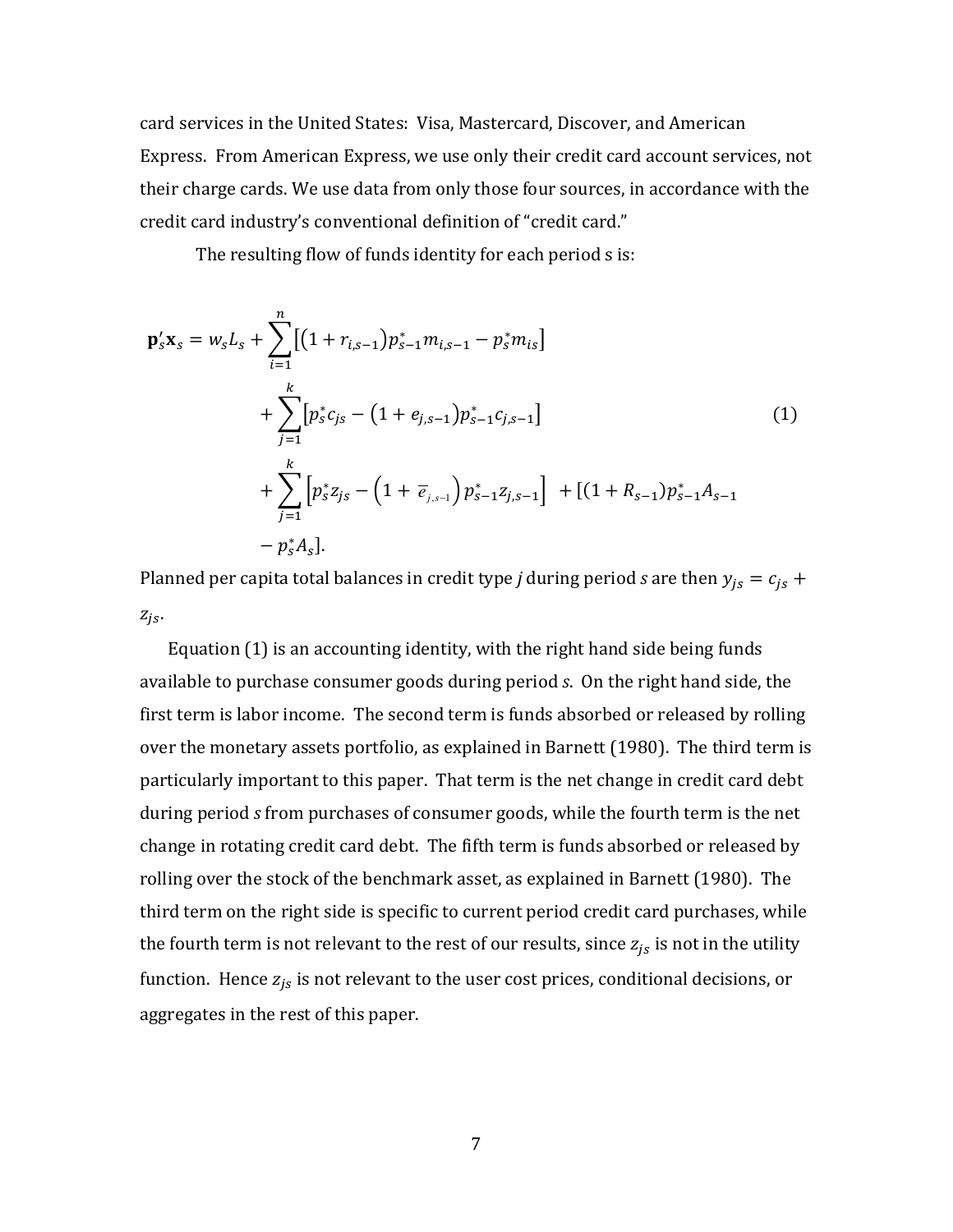In the perfect certainty case, Barnett (1980) found that the current nominal user cost price,  $\pi_{it}$ , of  $m_{it}$  is

$$
\pi_{it} = \frac{p_t^*(R_t - r_{it})}{1 + R_t},
$$
\n(2)

while Barnett, Chauvet, Leiva-Leon, and Su (2016) proved that the current period nominal user cost,  $\tilde{\pi}_{it}$ , of  $c_{it}$  is

$$
\tilde{\pi}_{jt} = \frac{p_t^*(e_{jt} - R_t)}{1 + R_t}.
$$
\n(3)

The corresponding real user costs are

$$
\pi_{js}^* = \frac{\pi_{is}}{p_s^*} \tag{4a}
$$

and

$$
\tilde{\pi}_{js}^* = \frac{\tilde{\pi}_{jt}}{p_s^*}.
$$
\n(4b)

Equation (3) can be understood in terms of the delay between the goods purchase date and the date of repayment of the loan to the credit card company. During the one period delay, the consumer can invest the cost of the goods purchased at rate of return  $R_t$ . Hence the net real cost to the consumer of the credit card loan, per dollar borrowed, is  $e_{jt} - R_t$ . Multiplication by the true cost of living index in the numerator of (3) converts to nominal dollars and division by  $1 + R_t$  discounts to present value within the time period.

# **3. Risk Adjustment**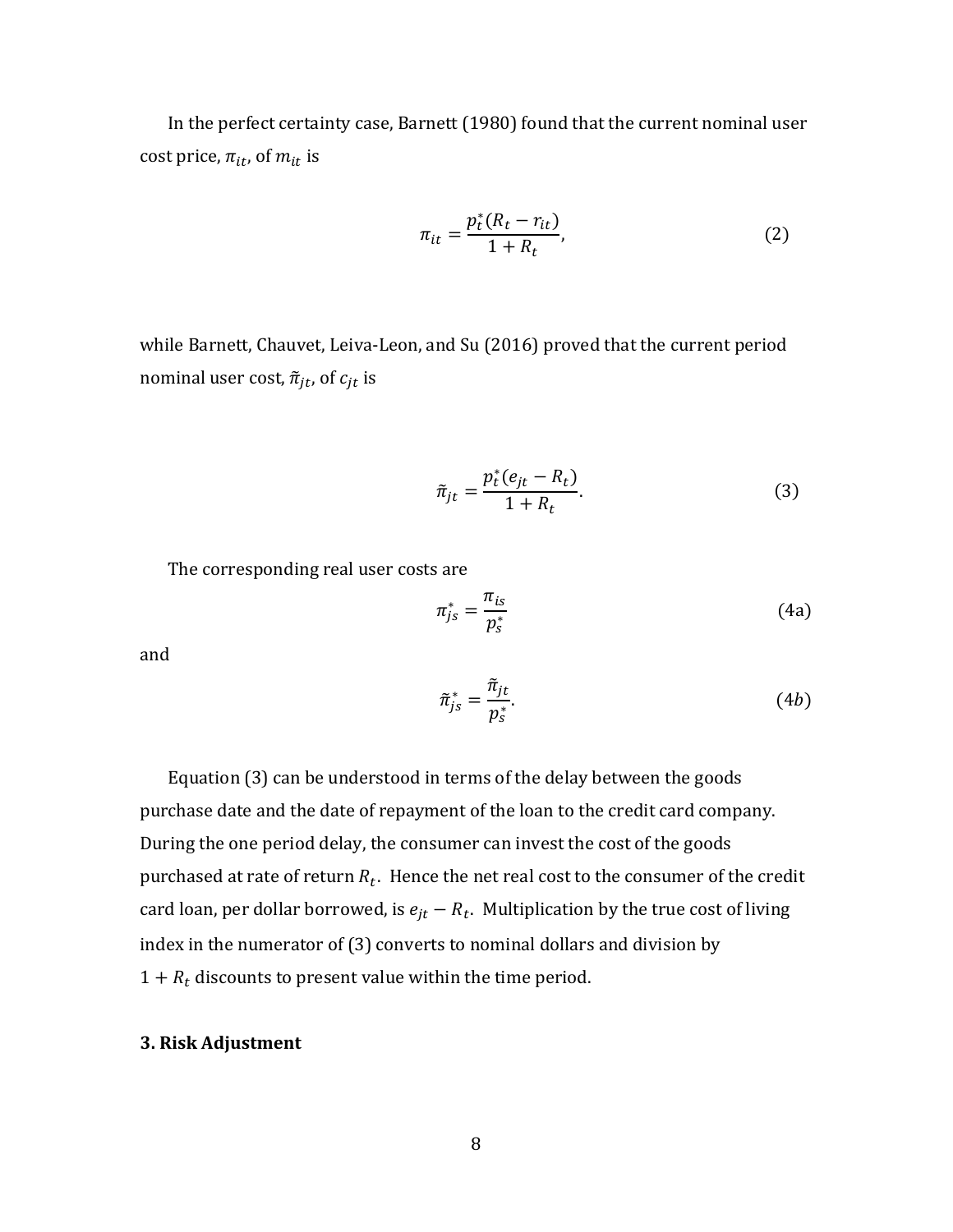In index number theory, it is known that uncertainty about future variables has no effect on contemporaneous aggregates or index numbers, if preferences are intertemporally separable. Only contemporaneous risk is relevant. See, e.g., Barnett (1995). Prior to Barnett, Liu, and Jensen (1997)), the literature on index number theory assumed that contemporaneous prices are known with certainty, as is reasonable for consumer goods. But Poterba and Rotemberg (1987) observed that contemporaneous user cost prices of monetary assets are not known with certainty, since interest rates are not paid in advance. As a result, the need existed to extend the field of index number theory to the case of contemporaneous risk.

For example, the derivation of the Divisia monetary index in Barnett (1980) uses the perfect certainty first-order conditions for expenditure constrained maximization of utility, in a manner similar to Francois Divisia's (1925,1926) derivation of the Divisia index for consumer goods. But if the contemporaneous user costs are not known with certainty, those first order conditions become Euler equations. This observation motivated Barnett, Liu, and Jensen (1997)) to repeat the steps in the Barnett (1980) with the first order conditions replaced by Euler equations. In this section, we analogously derive an extended augmented Divisia index using the Euler equations that apply under risk, with utility assumed to be intertemporally strongly separable. The result is a Divisia index with the user costs adjusted for [ris](#page-9-0)k in a manner consistent with the CCAPM (consumption capital asset price model). 6

The approach to our derivation of the extended index closely parallels that in Barnett, Liu, and Jensen (1997), Barnett and Serletis (2000, ch. 12), and Barnett (2012, Appendix D) for monetary assets alone. But our results, including credit card services, are likely to result in substantially higher risk adjustments than the earlier results for monetary assets alone, since interest rates on credit card debt are much higher and much more volatile than on monetary assets.

#### **3.1 The Decision**

-

<span id="page-9-0"></span><sup>6</sup> Regarding CCAPM, see Lucas (1978), Breeden (1979), and Cochrane (2000).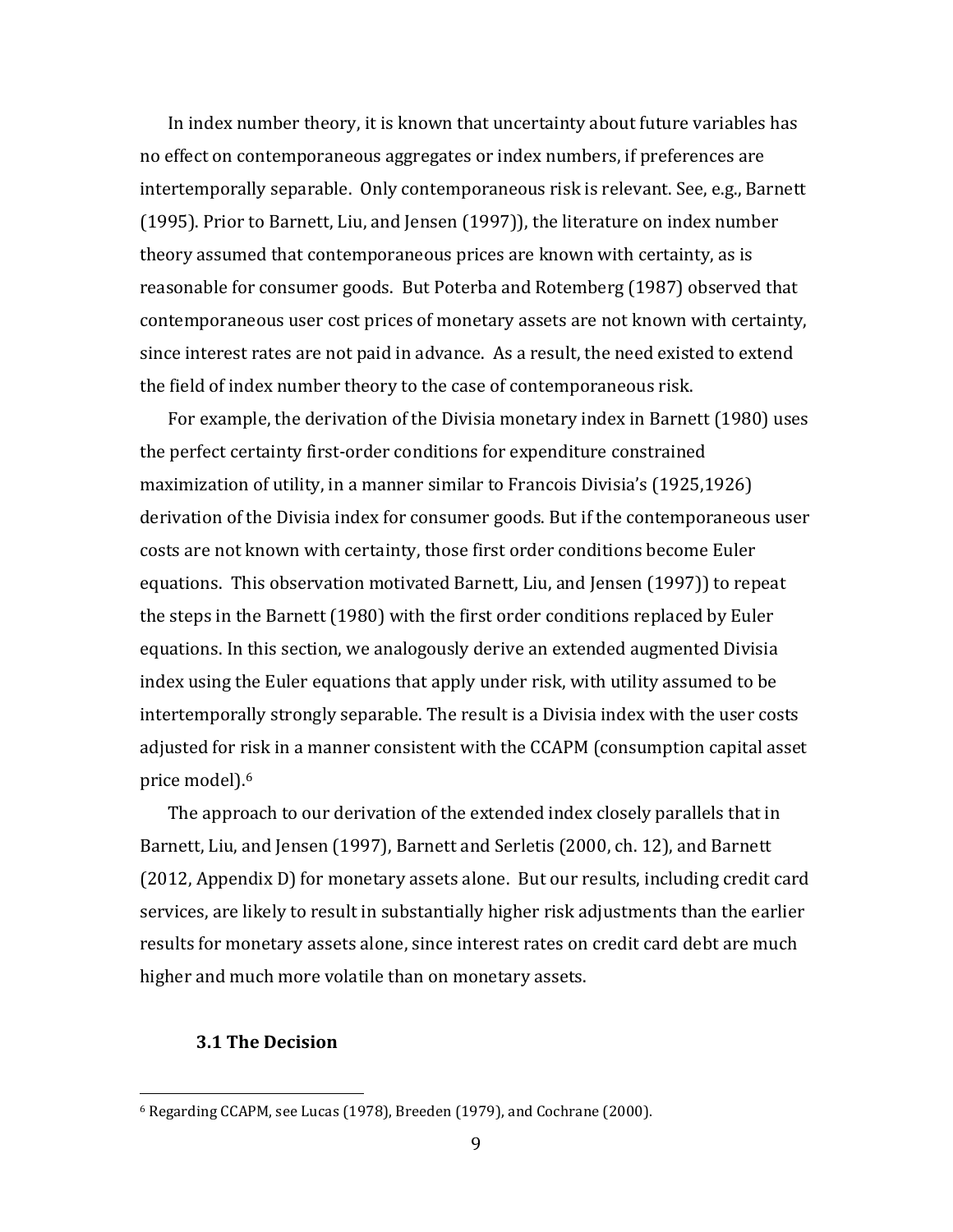Define Y to be the consumer's survival set, assumed to be compact. The decision problem in this section will differ from the one in Barnett, Chauvet, Leiva-Leon, and Su (2016) not only by introducing risk, but also by adopting an infinite planning horizon. The consumption possibility set,  $S(s)$ , for period s is the set of survivable points,  $(\mathbf{m}_s, \mathbf{c}_s, \mathbf{x}_s, A_s)$  satisfying equation (2).

The benchmark asset  $A_s$  provides no services other than its yield,  $R_s$ . As a result, the benchmark asset does not enter the consumer's contemporaneous utility function. The asset is held only as a means of accumulating wealth. The consumer's subjective rate of time preference,  $\xi$ , is assumed to be constant. The single-period utility function,  $u(\mathbf{m}_t, \mathbf{c}_t, \mathbf{x}_t)$ , is assumed to be increasing and strictly quasi-concave.

The consumer's decision problem is the following.

**Problem 1.** Choose the deterministic point  $(\mathbf{m}_t, \mathbf{c}_t, \mathbf{x}_t, A_t)$  and the stochastic process  $(\mathbf{m}_s, \mathbf{c}_s, \mathbf{x}_s, A_s)$ ,  $s = t + 1, ..., \infty$ , to maximize

$$
u(\mathbf{m}_t, \mathbf{c}_t, \mathbf{x}_t) + E_t \Big[ \sum_{s=t+1}^{\infty} \left( \frac{1}{1+\xi} \right)^{s-t} u(\mathbf{m}_s, \mathbf{c}_s, \mathbf{x}_s) \Big], \tag{5}
$$

subject to  $(\mathbf{m}_s, \mathbf{c}_s, \mathbf{x}_s, A_s) \in S(s)$  for  $s = t, t+1, ..., \infty$ , and also subject to the transversality condition

$$
\lim_{s \to \infty} E_t \left( \frac{1}{1 + \xi} \right)^{s - t} A_s = 0. \tag{6}
$$

#### **3.2 Existence of an Augmented Monetary Aggregate for the Consumer**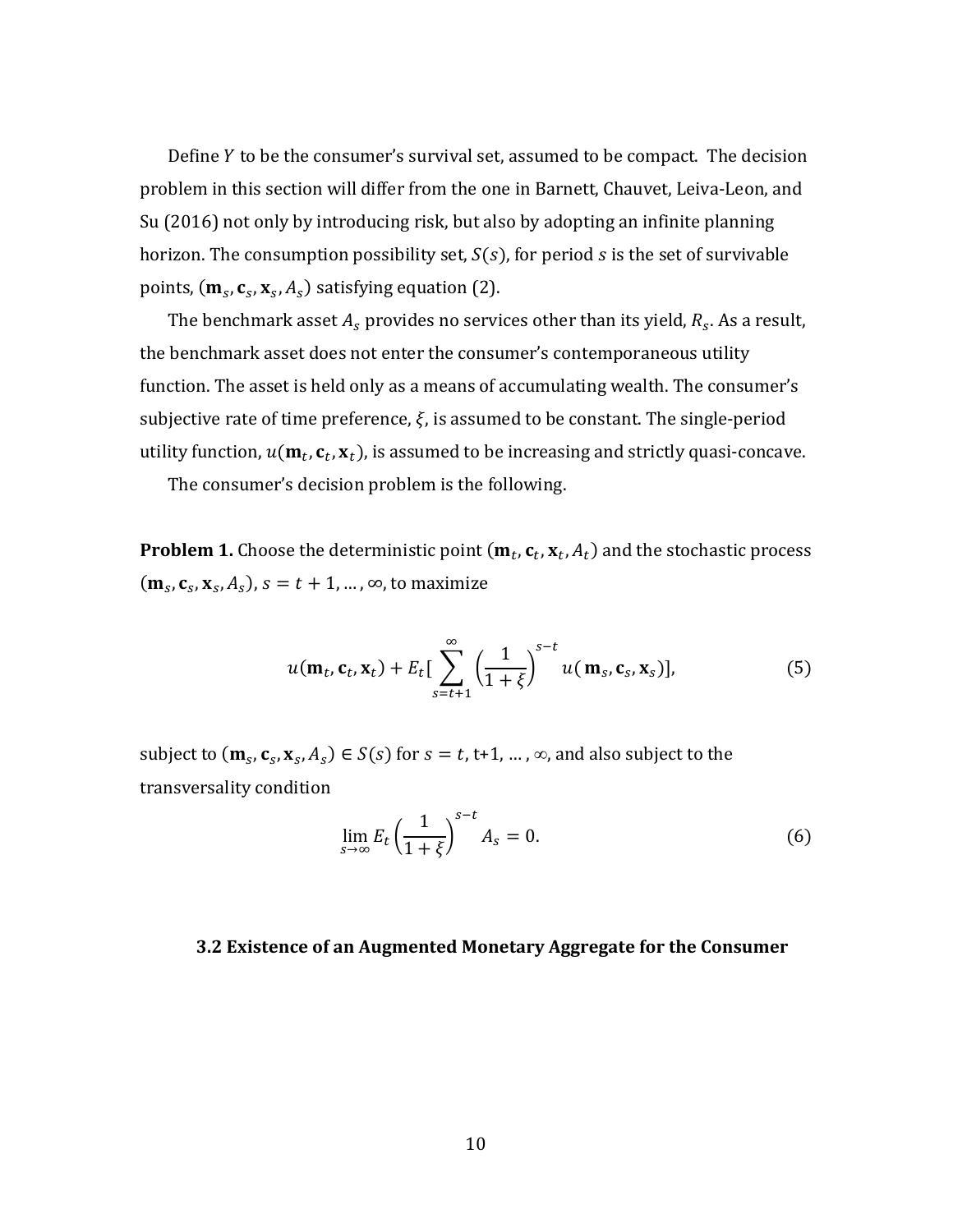We as[su](#page-11-0)me that the utility function,  $u$ , is blockwise weakly separable in  $(\mathbf{m}_s,\mathbf{c}_s)$ and in  $\pmb{x}_s$ .<sup>7</sup> Hence, there exists an augmented monetary aggregator function,  $\mathcal{M}$ , consumer goods aggregator function, X, and utility functions,  $F$  and  $H$ , such that

$$
u(\mathbf{m}_s, \mathbf{c}_s, \mathbf{x}_s) = F[\mathcal{M}(\mathbf{m}_s, \mathbf{c}_s), X(\mathbf{x}_s)].
$$
\n(7)

We define the utility function V by  $V(\mathbf{m}_s, \mathbf{c}_s, X_s) = F[\mathcal{M}(\mathbf{m}_s, \mathbf{c}_s), X_s]$ , where aggregate consumption of goods is defined by  $X_s = X(\boldsymbol{x}_s)$ . It follows that the exact augmented monetary aggregate is

$$
\mathcal{M}_s = \mathcal{M}(\mathbf{m}_s, \mathbf{c}_s). \tag{8}
$$

The fact that blockwise weak separability is a necessary condition for exact aggregation is well known in the perfect-certainty case. If the resulting aggregator function also is linearly homogeneous, two-stage budgeting can be used to prove that the consumer behaves as if the exact aggregate were an elementary good. Although two-stage budgeting theory is not applicable under risk,  $\mathcal{M}(\bm{m}_{s},\bm{c}_{s})$ remains the exa[ct](#page-11-1) aggregation-theoretic quantity aggregate in a well-defined sense, even under risk.<sup>8</sup>

The Euler equations that will be of the most use to us below are those for monetary assets and credit card services. Those Euler equations are

$$
E_s \left[ \frac{\partial V}{\partial m_{is}} - \rho \frac{p_s^*(R_s - r_{is})}{p_{s+1}^*} \frac{\partial V}{\partial X_{s+1}} \right] = 0 \tag{9a}
$$

and

 $\overline{a}$ 

<span id="page-11-0"></span> $7$  A long literature exists on testing the important assumption of blockwise weak separability of preferences. Recent contributions include Cherchye, Demuynck, Rock, and Hjerstrand (2015) and Hjertstrand, Swofford, and Whitney (2016).

<span id="page-11-1"></span><sup>8</sup>See Barnett (1995) and the appendix in Barnett, Liu, and Jensen (1997).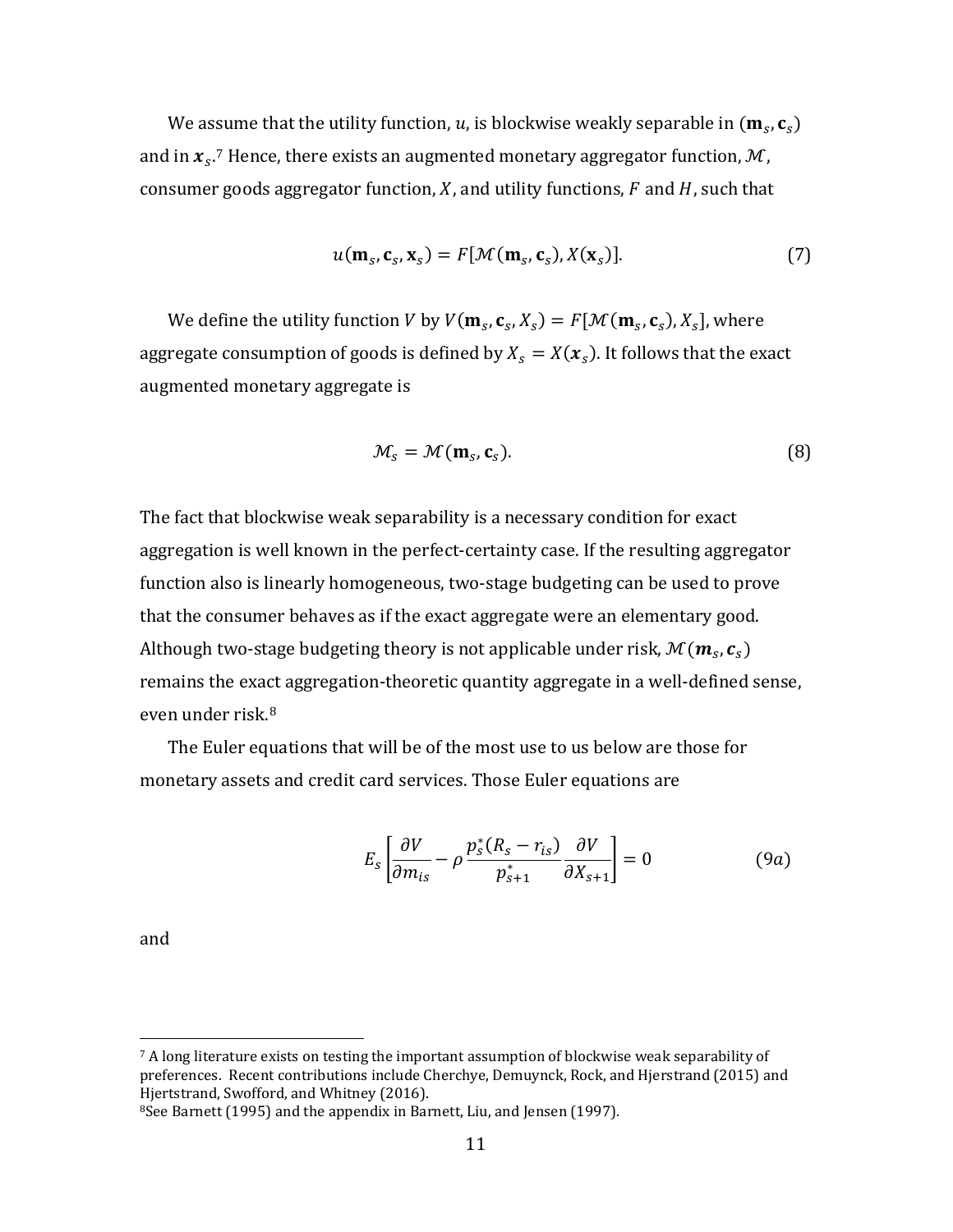$$
E_s \left[ \frac{\partial V}{\partial c_{js}} - \rho \frac{p_s^*(e_{js} - R_s)}{p_{s+1}^*} \frac{\partial V}{\partial X_{s+1}} \right] = 0
$$
 (9b)

for all  $s \ge t$ ,  $i = 1, ..., n$ , and  $j = 1, ..., k$ , where  $\rho = 1/(1 + \xi)$  and where  $p_s^*$  is the exact price aggregate that is dual to the consumer goods quantity aggregate  $X_{s}$ .

Similarly, we can acquire the Euler equation for the consumer goods aggregate,  $X_{\scriptscriptstyle\mathcal{S}}$ , rather than for each of its components. The resulting Euler equation for  $X_{\scriptscriptstyle\mathcal{S}}$  is

$$
E_s \left[ \frac{\partial V}{\partial X_s} - \rho \frac{p_s^*(1 + R_s)}{p_{s+1}^*} \frac{\partial V}{\partial X_{s+1}} \right] = 0. \tag{9c}
$$

For the two available approaches to derivation of the Euler equations, see the Appendix.

# **3.3 The Perfect-Certainty Case**

In the perfect-certainty case with finite planning horizon, we have already shown in section 2 that the contemporaneous nominal user cost of the services of  $m_{it}$  is equation (2) and the contemporaneous nominal user cost of credit card services is equation (3). We have also shown in Barnett, Chauvet, Leiva-Leon, and Su (2016) that the solution value of the exact monetary aggregate,  $\mathcal{M}(\mathbf{m}_t, \mathbf{c}_t)$  =  $\mathcal{M}(\textbf{m}_\text{t}^\text{a})$ , can be tracked without error in continuous time by the Divisia index.

The flawless tracking ability of the index in the perfect-certainty case holds regardless of the form of the unknown aggregator function,  $M$ . Aggregation results derived with finite planning horizon also hold in the limit with infinite planning horizon. See Barnett (1987, section 2.2). Hence those results continue to apply. However, under risk, the ability of the Divisia index to track  $\mathcal{M}(\mathbf{m}_t,\mathbf{c}_t)$  is compromised.

# **3.4 New Generalized Augmented Divisia Index 3.4.1 User Cost Under Risk Aversion**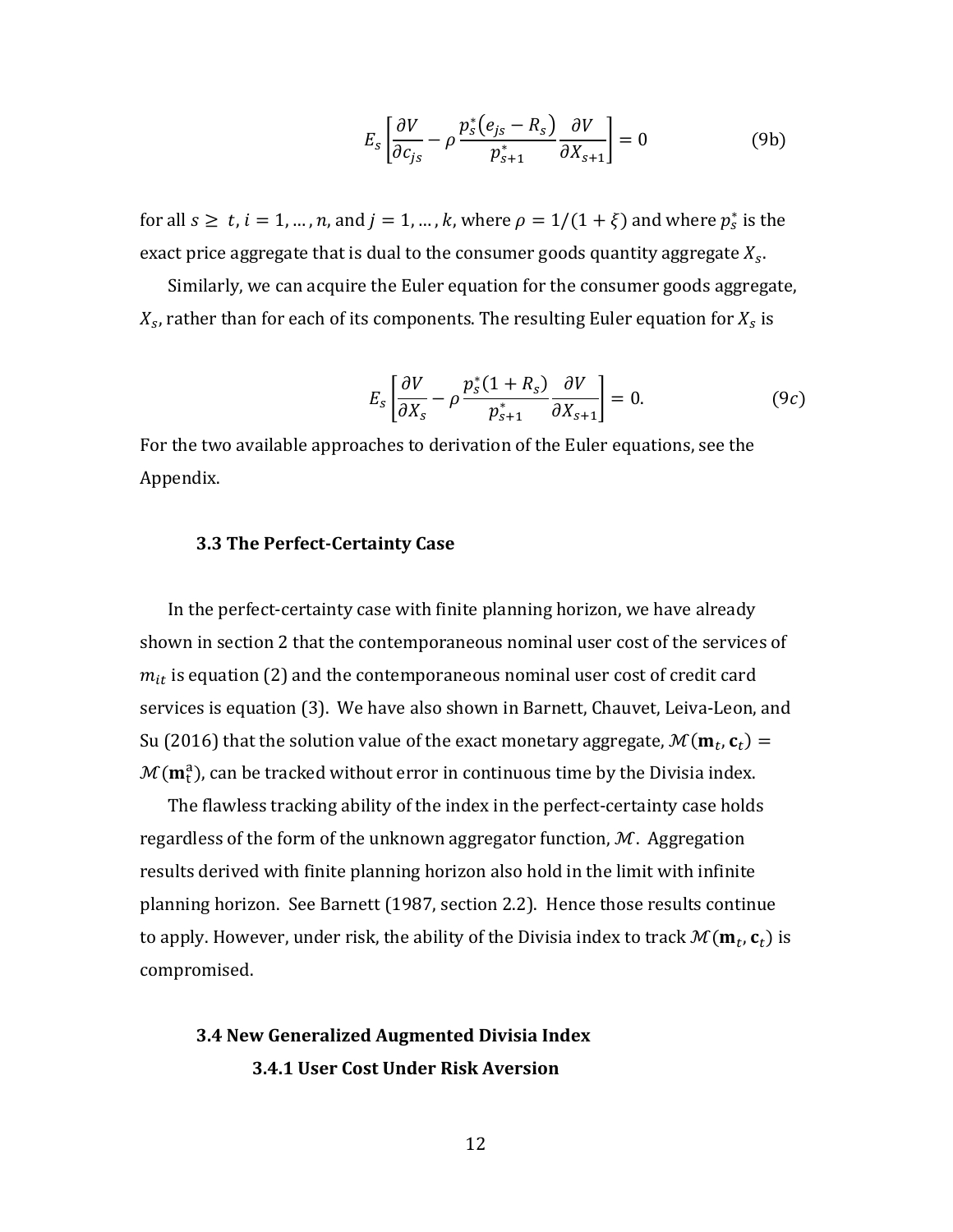We now find the formula for the user costs of monetary services and credit card services under risk.

**Definition 1.** *The contemporaneous risk-adjusted real user cost price of the services of*   $m_{it}^a$  is  ${\color{black} p}_{it}^a$ , defined such that

$$
\mathcal{P}_{it}^a = \frac{\frac{\partial V}{\partial m_{it}^a}}{\frac{\partial V}{\partial x_t}}, i = 1, 2, ..., n + k.
$$

The above definition for the contemporaneous user cost states that the real user cost price of an augmented monetary asset is the marginal rate of substitution between that asset and consumer goods.

For notational convenience, we convert the nominal rates of return,  $r_{it}$ ,  $e_{it}$  and  $R_t$ , to real total rates,  $1 + r_{it}^*$ ,  $1 + e_{jt}^*$  and  $1 + R_t^*$  such that

$$
1 + r_{it}^* = \frac{p_t^*(1 + r_{it})}{p_{t+1}^*},
$$
\n(10a)

$$
1 + e_{jt}^* = \frac{p_t^*(1 + e_{jt})}{p_{t+1}^*},
$$
\n(10b)

$$
1 + R_t^* = \frac{p_t^*(1 + R_t)}{p_{t+1}^*},
$$
\n(10c)

where  $r_{it}^*, e_{jt}^*$ , and  $R_t^*$  are called the real rates of excess return. Under this change of variables and observing that current-period marginal utilities are known with certainty, Euler equations (9a), (9b), and (9c) become

$$
\frac{\partial V}{\partial m_{it}} - \rho E_t \left[ (R_t^* - r_{it}^*) \frac{\partial V}{\partial X_{t+1}} \right] = 0, \tag{11}
$$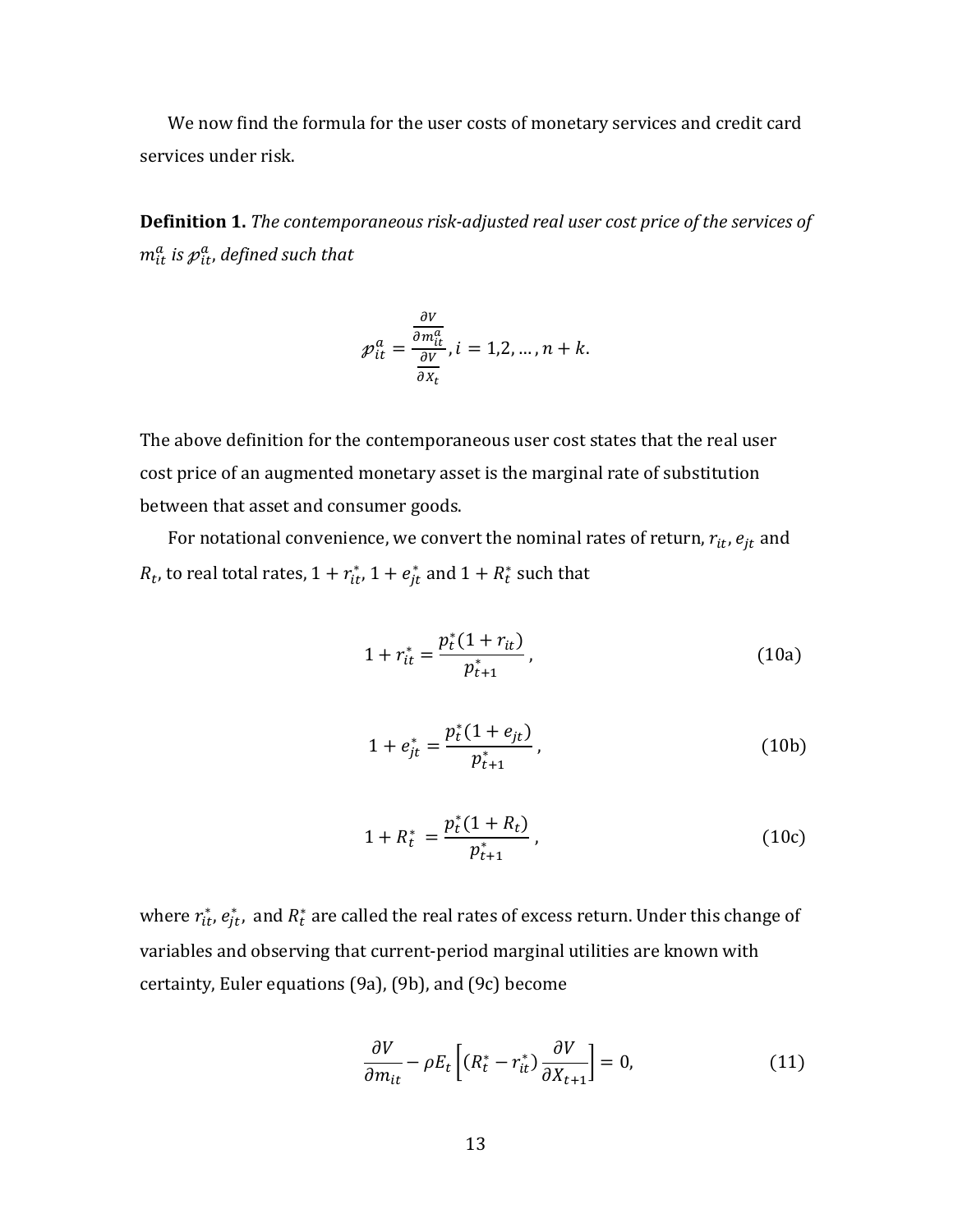$$
\frac{\partial V}{\partial c_{jt}} - \rho E_t \left[ \left( e_{jt}^* - R_t^* \right) \frac{\partial V}{\partial X_{t+1}} \right] = 0, \tag{12}
$$

and

$$
\frac{\partial V}{\partial X_t} - \rho E_t \left[ (1 + R_t^*) \frac{\partial V}{\partial X_{t+1}} \right] = 0. \tag{13}
$$

We now can provide our user cost theorem under risk.

**Theorem 1 (a).** *The risk adjusted real user cost of the services of monetary asset under risk is*  $p_{it}^m = \pi_{it} + \psi_{it}$ *, where* 

$$
\pi_{it} = \frac{E_t R_t^* - E_t r_{it}^*}{1 + E_t R_t}
$$
\n(14)

*and*

$$
\psi_{it} = \rho (1 - \pi_{it}) \frac{Cov\left(R_t^*, \frac{\partial V}{\partial X_{t+1}}\right)}{\frac{\partial V}{\partial X_t}} - \rho \frac{Cov\left(r_{it}^*, \frac{\partial V}{\partial X_{t+1}}\right)}{\frac{\partial V}{\partial X_t}}.
$$
(15)

**(b).** *The risk adjusted real user cost of the services of credit card type under risk is*  $p_{jt}^c = \tilde{\pi}_{jt} + \tilde{\psi}_{jt}$ *, where* 

$$
\tilde{\pi}_{jt} = \frac{E_t e_{jt}^* - E_t R_t^*}{1 + E_t R_t}
$$
\n(16)

and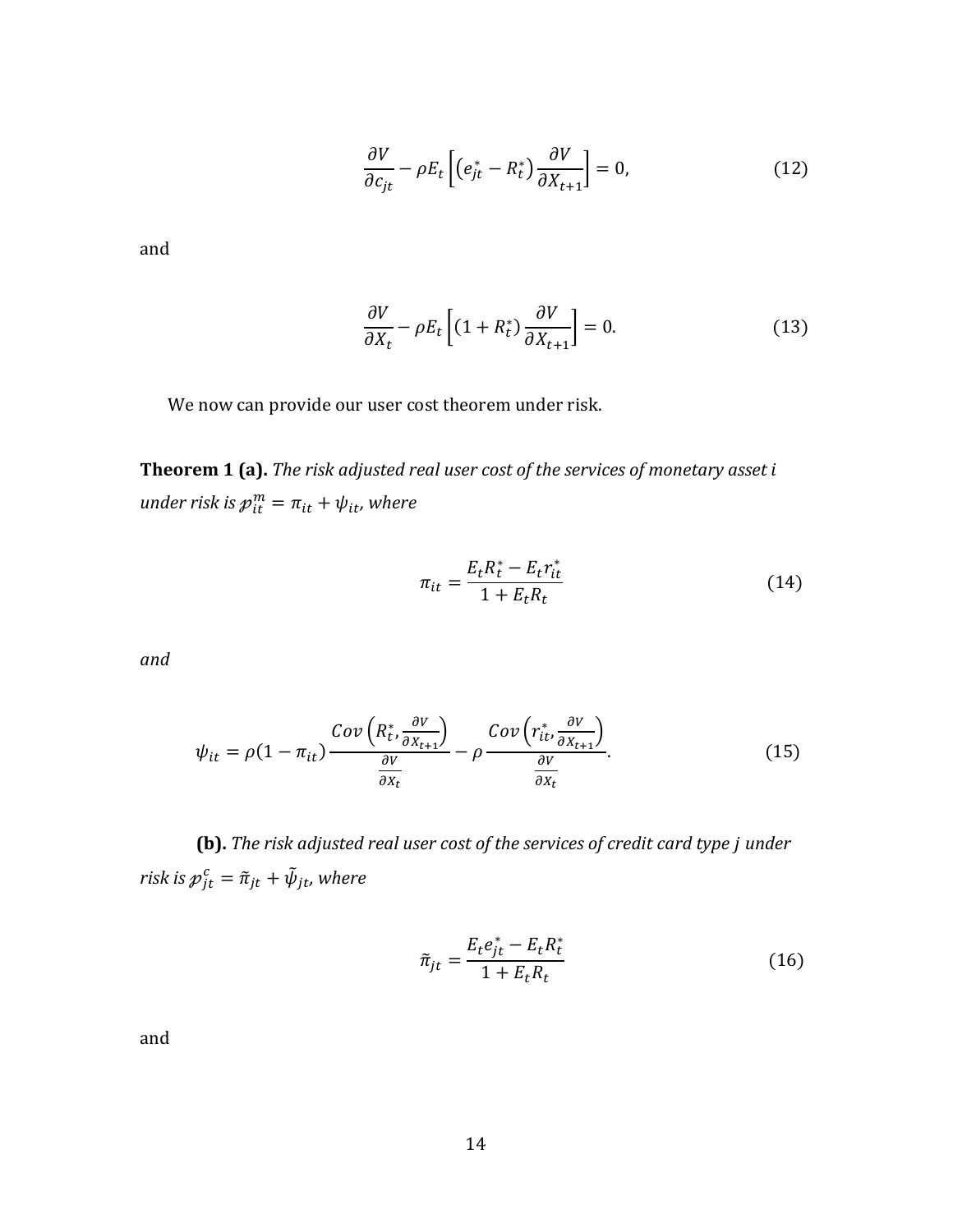$$
\tilde{\psi}_{jt} = \rho \frac{Cov\left(e_{jt}^*, \frac{\partial V}{\partial X_{t+1}}\right)}{\frac{\partial V}{\partial X_t}} - \rho \left(1 + \tilde{\pi}_{jt}\right) \frac{Cov\left(R_t^*, \frac{\partial V}{\partial X_{t+1}}\right)}{\frac{\partial V}{\partial X_t}}.
$$
(17)

**Proof**. See the Appendix.

Under risk neutrality, the covariances in (16) and (17) would all be zero, because the utility function would be linear in consumption. Hence, the user cost of monetary assets and credit card services would reduce to  $\pi_{i,t}$  and  $\tilde{\pi}_{j,t}$  respectively, as defined in equation (14) and (16). The following corollary is immediate.

**Corollary 1 to Theorem 1.** Under risk neutrality, the user cost formulas are the same as equation (2) and (3) in the perfect-certainty case, but with all interest rates replaced by their expectations.

#### **3.4.2 Generalized Augmented Divisia Index Under Risk Aversion**

In the case of risk aversion, the first-order conditions are Euler equations. We now use those Euler equations to derive a generalized Divisia index, as follows.

**Theorem 2.** In the share equations,  $\omega_{it} = \pi_{it}^a m_{it}^a / \pi_t^a' m_t^a$ , we replace the user costs,  $\mathbf{\pi}_t^a = (\mathbf{\pi}_t', \mathbf{\widetilde{\pi}}_t')'$ , defined by (2) and (3), by the risk-adjusted user costs,  $p_{it}^a$ defined by Definition 1, to produce the risk adjusted shares,  $s_{it} = \mathcal{P}_{it}^a m_{it}^a / \sum_{j=1}^{n+k} \mathcal{P}_{jt}^a m_{jt}^a$ . Under our weak-separability assumption,  $V(\mathbf{m}_s, \mathbf{c}_s, X_s) = F[\mathcal{M}(\mathbf{m}_s, \mathbf{c}_s), X_s]$ , and our *assumption that the monetary aggregator function,* ℳ*, is linearly homogeneous, the following generalized augmented Divisia index is true under risk:*

$$
d\log \mathcal{M}_t = \sum_{i=1}^{n+k} s_{it} d\log m_{it}^a.
$$
 (18)

**Proof***.* See the Appendix.

15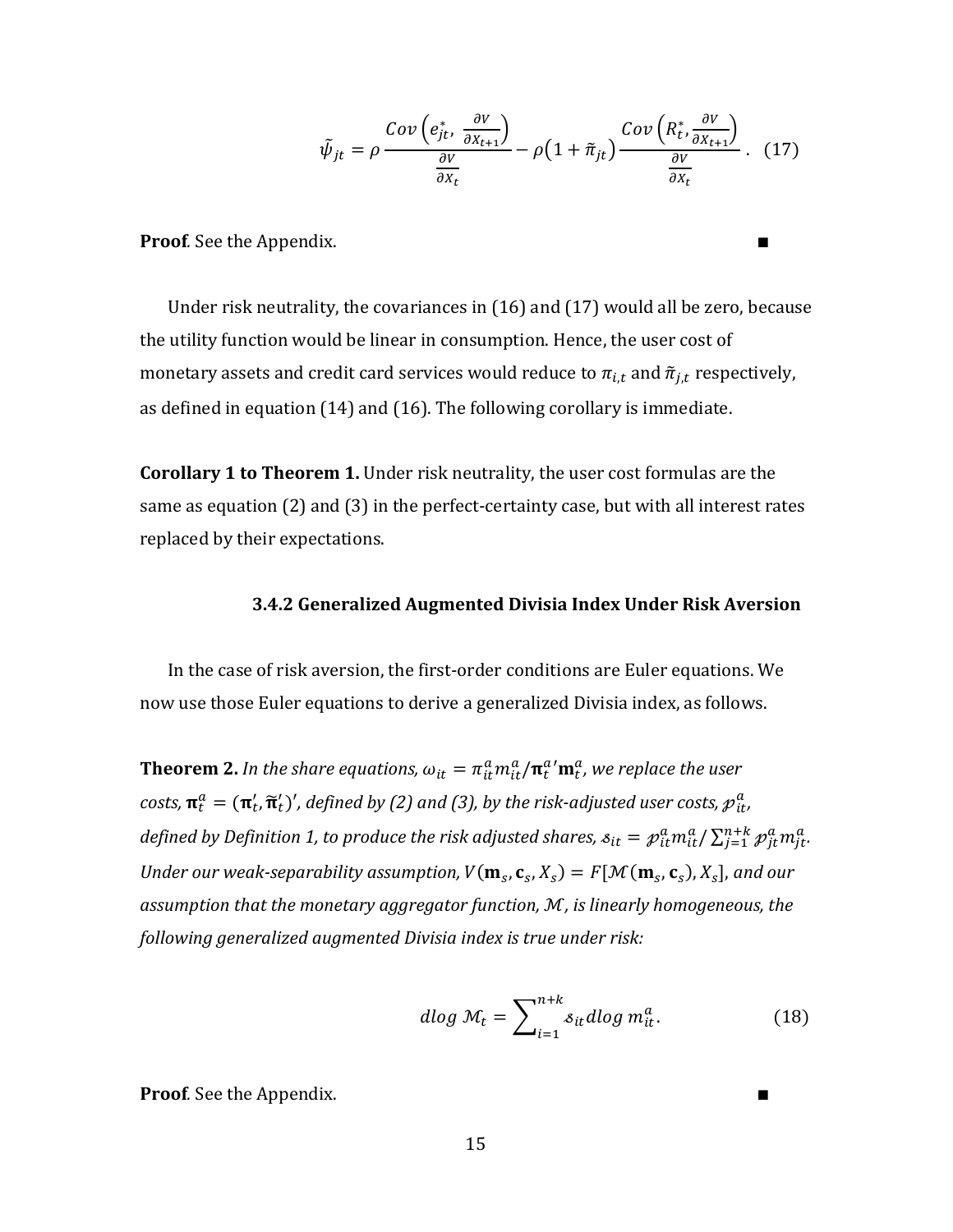The exact tracking of the Divisia monetary index is not compromised by risk aversion, as long as the adjusted user costs,  $\pi_{it} + \psi_{it}$  and  $\tilde{\pi}_{jt} + \tilde{\psi}_{jt}$ , are used in computing the index. The adjusted user costs reduce to the usual user costs in the case of perfect certainty, and our generalized Divisia index (18) reduces to the usual Divisia index. Similarly, the risk-neutral case is acquired as the special case with  $\psi_{it} = \dot{\psi}_{jt} = 0$ , so that equations (14) and (16) serve as the user costs. In short, our generalized augmented Divisia index (18) is a true generalization, in the sense that the risk-neutral and perfect-certainty cases are strictly nested special cases. Formally, that conclusion is the following.

**Corollary 1 to Theorem 2.** *Under risk neutrality, the generalized Divisia index (18) reduces to the perfect certainty Divisia index in* Barnett, Chauvet, Leiva-Leon, and Su (2016)*, where the user costs in the formula are defined by (14) and (16).* 

#### **3.5 CCAPM Special Case**

As a means of illustrating the nature of the risk adjustments,  $\psi_{i,t}$  and  $\tilde{\psi}_{j,t}$ , we consider a special case, based on the usual assumptions in CAPM theory of either quadratic utility or Gaussian stochastic processes. Direct empirical use of Theorems 1 and 2, without any CAPM simplifications, would require availability of prior econometric estimates of the parameters of the utility function, V, and of the subjective rate of time discount. Under the usual CAPM assumptions, we show in this section that empirical use of Theorems 1 and 2 would require prior estimation of only one property of the utility function: the degree of risk aversion, on which a large body of published information is available.

Consider first the following case of utility that is quadratic in consumption of goods, conditionally on the level of monetary asset and credit card services.

**Assumption 1.** Let *V* have the form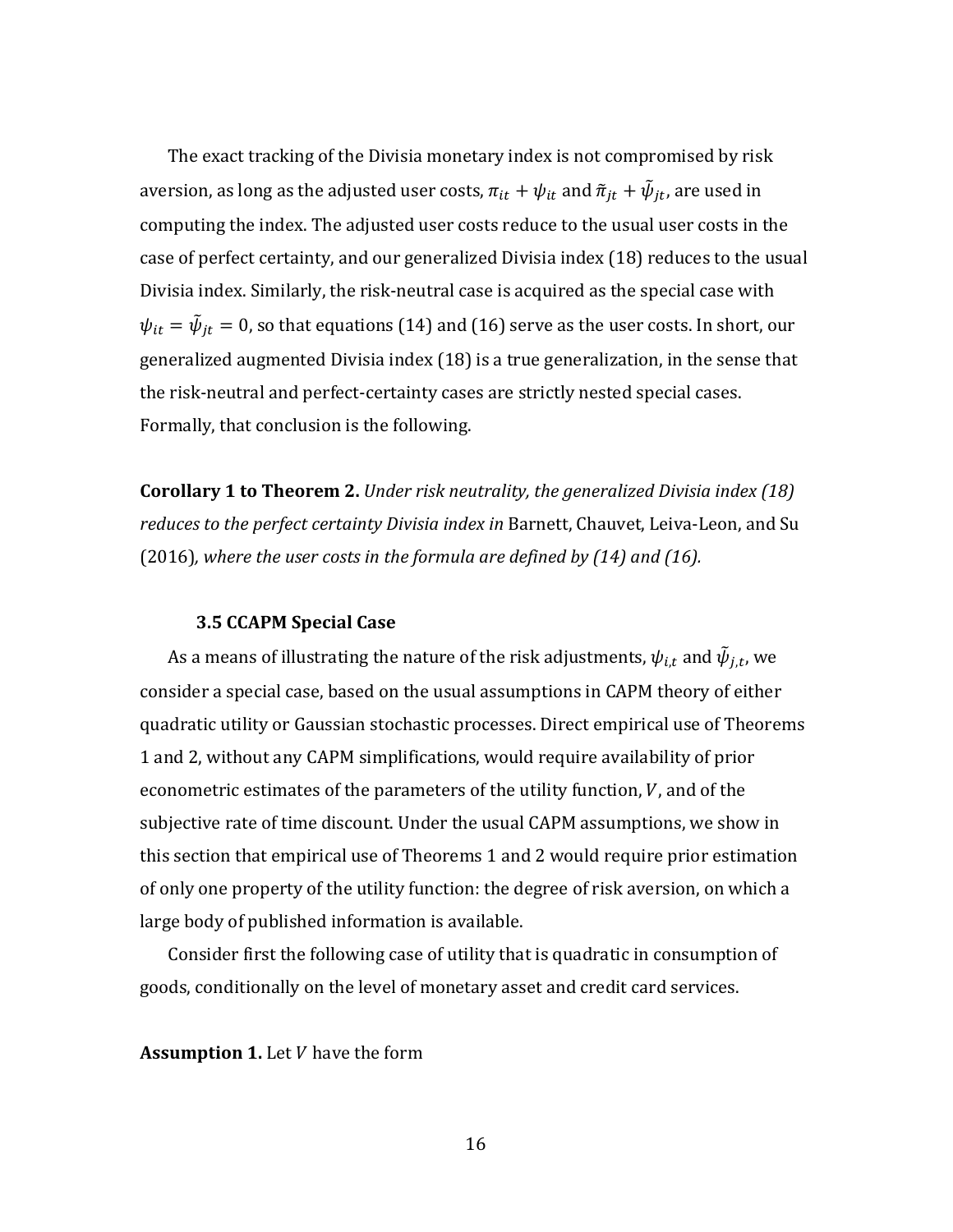$$
V(\mathbf{m}_t, \mathbf{c}_t, X_t) = F[\mathcal{M}(\mathbf{m}_t, \mathbf{c}_t), X_t] = A[\mathcal{M}(\mathbf{m}_t, \mathbf{c}_t)]X_t - \frac{1}{2}B[\mathcal{M}(\mathbf{m}_t, \mathbf{c}_t)]X_t^2, (19)
$$

where  $\vec{A}$  is a positive, increasing, concave function and  $\vec{B}$  is a nonnegative, decreasing, convex function.

The alternative assumption is Guassianity, as follows:

 ${\bf Assumption~2.}$  Let  $\left( {r_{it}^*,\mathit{e_{jt}^*,X_{t+1}}} \right)$  be a trivariate Gaussian process for each asset  $i=$ 1, ..., n, and credit card service,  $j = 1, ..., k$ .

We also make the following conventional CAPM assumption:

**Assumption 3.** The benchmark rate process is deterministic or already riskadjusted, so that  $R_t^*$  is the risk-free rate.

Under this assumption, it follows that

$$
Cov\left(R_t^*,\frac{\partial V}{\partial X_{t+1}}\right)=0.
$$

We define  $H_{t+1} = H(\mathcal{M}_{t+1}, X_{t+1})$  to be the well-known Arrow-Pratt measure of absolute risk aversion,

$$
H(\mathcal{M}_{t+1}, X_{t+1}) = -\frac{E_t[V'']}{E_t[V']},
$$
\n(20)

where  $V' = \partial V(\mathbf{m}_{t+1}^a, X_{t+1})/\partial X_{t+1}$  and  $V'' = \partial^2 V(\mathbf{m}_{t+1}^a, X_{t+1})/\partial X_{t+1}^2$ . In this definition, risk aversion is measured relative to consumption risk, conditionally upon the level of augmented monetary services produced by  $\mathcal{M}_{t+1} = \mathcal{M}(\mathbf{m}_t, \mathbf{c}_t)$ .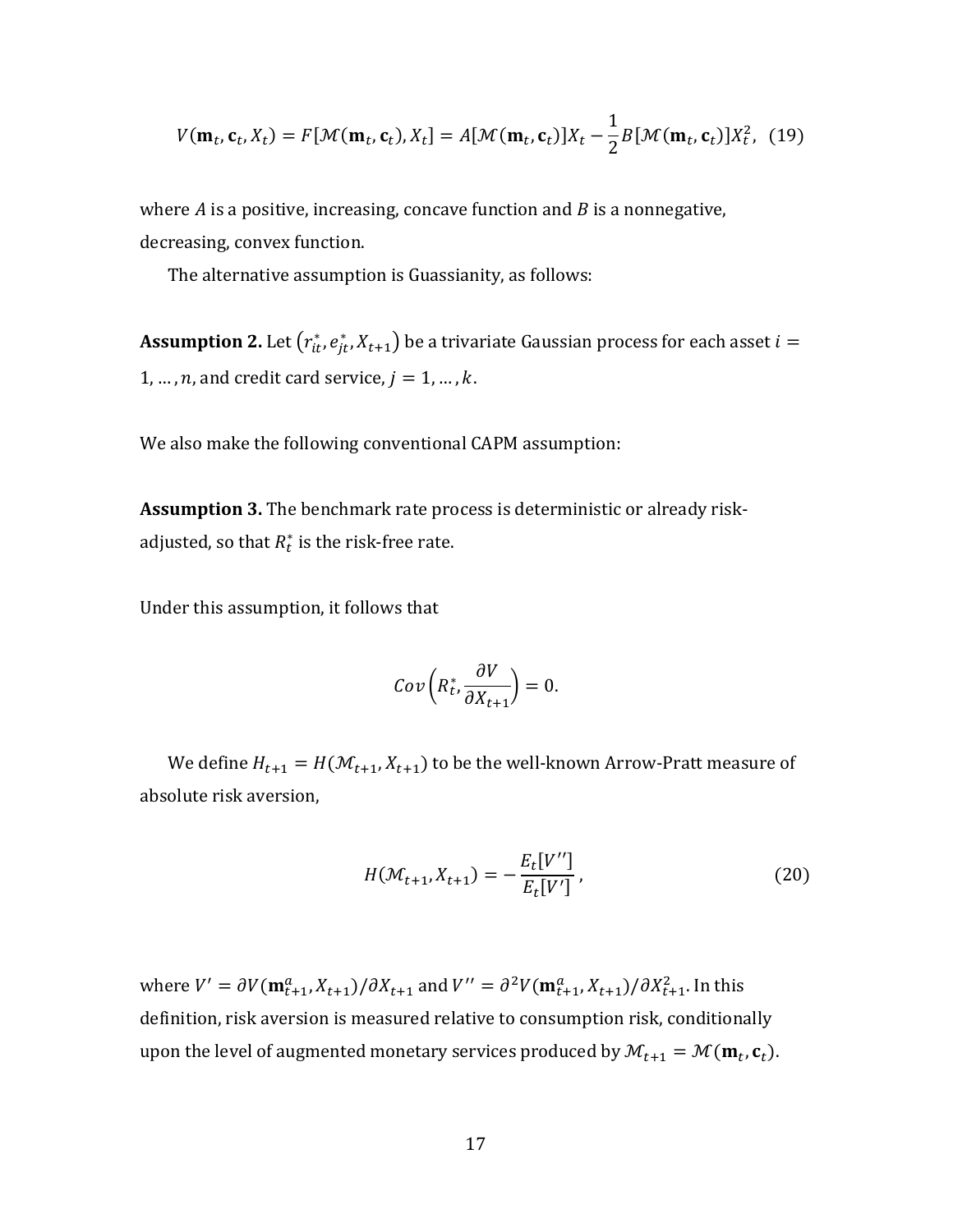Under risk aversion,  $H_{t+1}$  is positive and increasing in the degree of absolute risk aversion. The following lemma is central to our Theorem 3.

**Lemma 2.** *Under Assumption 3 and either Assumption 1 or Assumption 2, the user-* $\mathit{cost}$  risk adjustments,  $\psi_{it}$  and  $\,\tilde{\psi}_{jt}$ , defined by (15) and (17), reduce to

$$
\psi_{it} = \frac{1}{1 + R_t^*} H_{t+1} cov(r_{it}^*, X_{t+1})
$$
\n(21a)

*and*

$$
\tilde{\psi}_{jt} = -\frac{1}{1 + R_t^*} H_{t+1} cov(e_{jt}^*, X_{t+1}).
$$
\n(21b)

**Proof***.* See the Appendix. ∎

The following theorem identifies the effect of the risk adjustment on the expected own interest rates in the user cost formulas.

 ${\bf Theorem~3.}$  Let  ${\hat H}_t = H_{t+1}X_t.$  Under the assumptions of Lemma 2, we have the *following for each asset*  $i = 1, ..., n$ , and credit card service,  $j = 1, ..., k$ .

$$
\mathcal{P}_{it}^{m} = \frac{E_t R_t^* - (E_t r_{it}^* - \phi_{it})}{1 + E_t R_t^*},
$$
\n(22)

*where*

$$
\phi_{it} = \hat{H}_t \, Cov\left(r_{it}^* \frac{X_{t+1}}{X_t}\right),\tag{23}
$$

*and*

$$
\mathcal{p}_{jt}^c = \frac{(E_t e_{jt}^* - \tilde{\phi}_{jt}) - E_t R_t^*}{1 + E_t R_t^*},
$$
\n(24)

*where*

$$
\tilde{\phi}_{jt} = \hat{H}_t \operatorname{Cov}\left(e_{jt}^*, \frac{X_{t+1}}{X_t}\right). \tag{25}
$$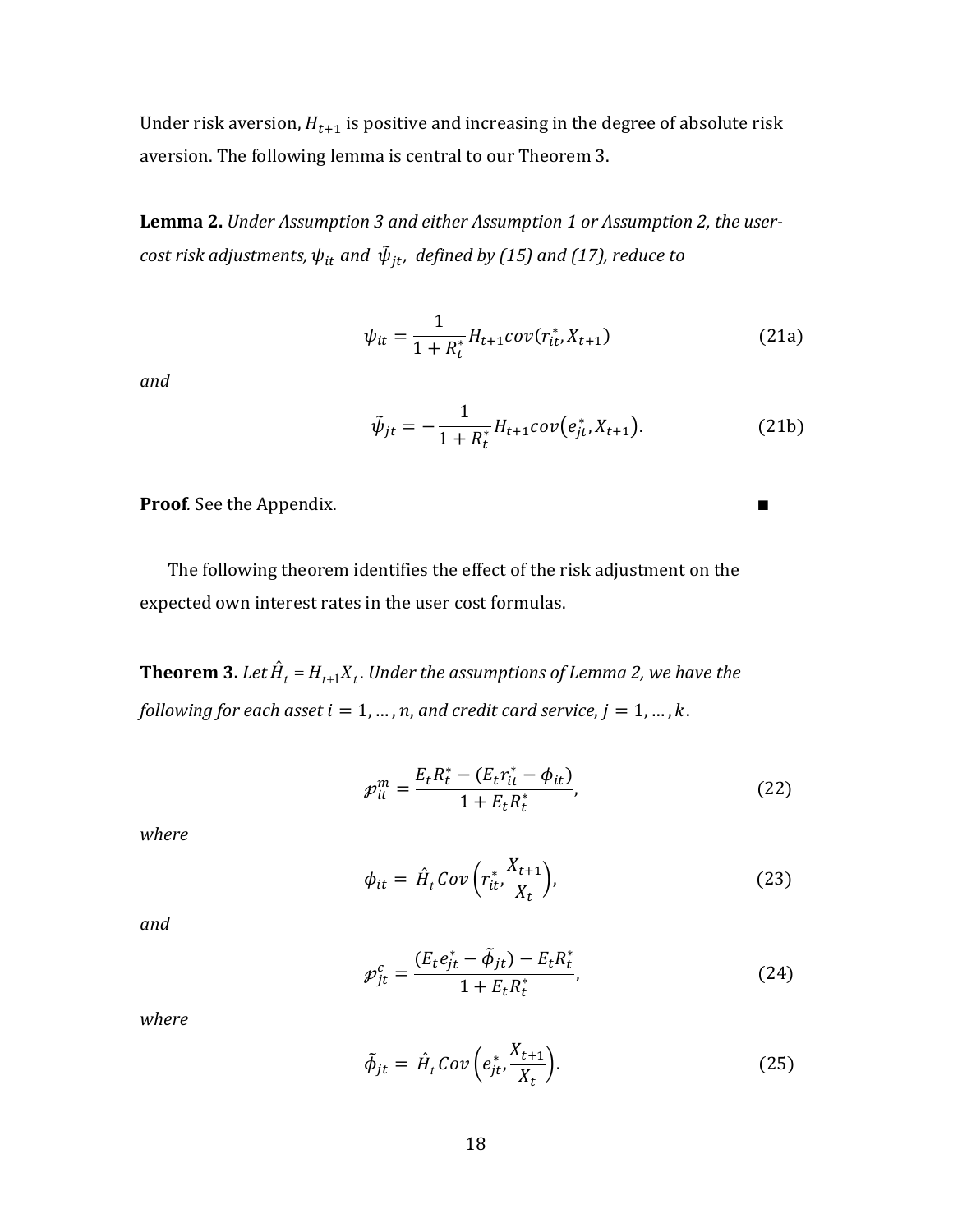As defined,  $\hat{H}^{}_{t}$  is a time shifted Arrow-Pratt relative risk aversion measure. Theorem 3 shows that the risk adjustment on the own interest rate for a monetary asset or credit card service depends upon relative risk aversion,  $\hat{H}_t$  , and the covariance between the consumption growth path, *X<sup>t</sup>*+1/*Xt*, and the real rate of excess return earned on a monetary asset,  $r_{it}^{\ast}$ , or paid on a credit card service,  $e_{jt}^{\ast}$ .

# **3.6 Magnitude of the Adjustment**

In accordance with the large and growing literature on the equity premium puzzle, the CCAPM risk adjustment term is widely believed to be biased downward.[9](#page-19-0) A promising explanation may be the customary assumption of intertemporal separability of utility, since response to a change in an interest rate may not be fully reflected in contemporaneous changes in consumption. Hence the contemporaneous covariance in the CCAPM "beta" correction may not take full account of the effect of an interest rate change on life style. An approach to risk adjustment without assumption of intertemporal separability was developed for monetary aggregation by Barnett and Wu (2005). We have not yet applied that more complicated approach to weaken our assumptions further. While we have removed the assumption of risk neutrality, we have assumed intertemporal separability in deriving the Euler equations on which our aggregation theory is based. In later research, we plan to apply the approach of Barnett and Wu (2005) to further weaken the assumptions by removing the assumptions of intertemporal separability.

# **4. Conclusions**

<u>.</u>

<span id="page-19-0"></span><sup>9</sup>See, e.g., Campbell and Cochrane (1999), Cochrane (2000), Kocherlakota (1996), Marshall (1997), Mehra and Prescott (1985).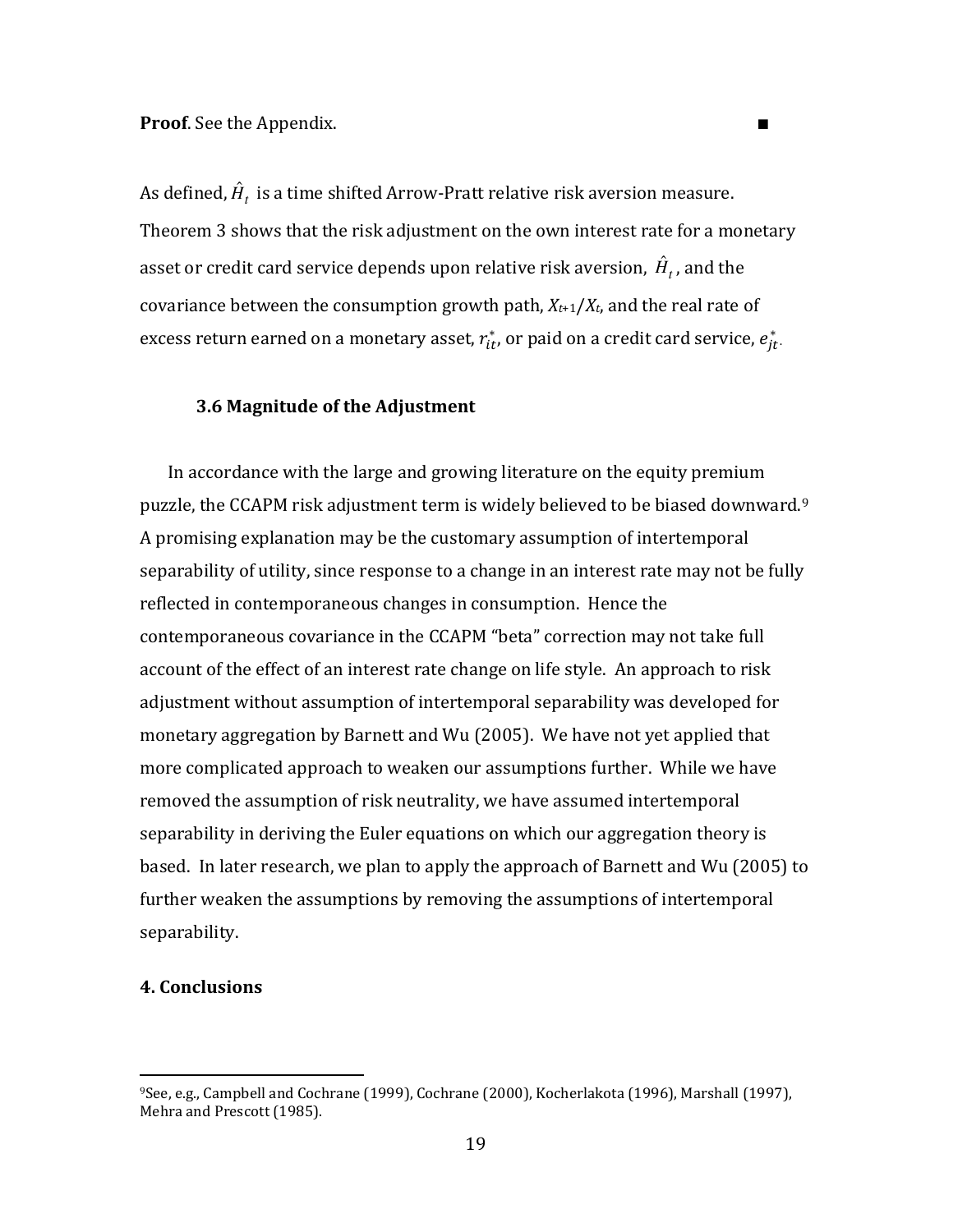Many economists have wondered how the transactions services of credit cards could be included in monetary aggregates. The conventional simple sum accounting approach precludes solving that problem, since accounting conventions do not permit adding liabilities to assets. But economic aggregation and index number theory measure service flows, independently of whether from assets or liabilities. Barnett, Chauvet, Leiva-Leon, and Su (2016) provided the theory solving that long overlooked problem, but under the assumption of risk neutrality. The Center for Financial Stability (CFS) is now providing the unaugmented aggregates,  $M_t = M(\mathbf{m}_t)$ , and will soon be providing the credit-card-augmented aggregates  $\mathcal{M}_t = \mathcal{M}(\mathbf{m}_t, \mathbf{c}_t)$ , derived under the assumption of risk neutrality. The new aggregates will be provided to the public in monthly releases by the CFS and also to Bloomberg terminal users.

While excluding credit card services, the currently available CFS Divisia monetary aggregates have been found to be reasonably robust to introduction of risk, variations of the b[enc](#page-20-0)hmark rate, introduction of taxation of interest rates, and other such refinements.<sup>10</sup> But such simplifications might not be the case with the augmented monetary aggregates, because of the high and volatile interest rates on credit card balances. As a result, in this paper we have extended the theory to CCAPM risk adjustment under risk aversion. Empirical application of this theory remains a topic for future research.

An extensive literature exists on policy relevance of the Divisia monetary aggregates. See, e. g., Barnett (2012), Belongia and Ireland (2014; 2015a,b; 2016), Barnett and Chauvet (2011a,b), Serletis and Rahman (2013), and Serletis and Gogas (2014). Much of that literature could be strengthened further by use of the soon to be available credit-card augmented CFS Divisia monetary aggregates and perhaps further strengthened by removing the assumption of risk neutrality in accordance with the theory in this paper.

-

<span id="page-20-0"></span> $10$  While those refinements slightly change the un-augmented Divisia monetary aggregates, those changes are negligible relative to the gap between the simple sum monetary aggregate path and the corresponding Divisia monetary aggregate path. See, e.g., the online library of relevant research and the Divisia monetary aggregates databases at the Center for Financial Stability (www.centerforfinancialstability.org/amfm.php).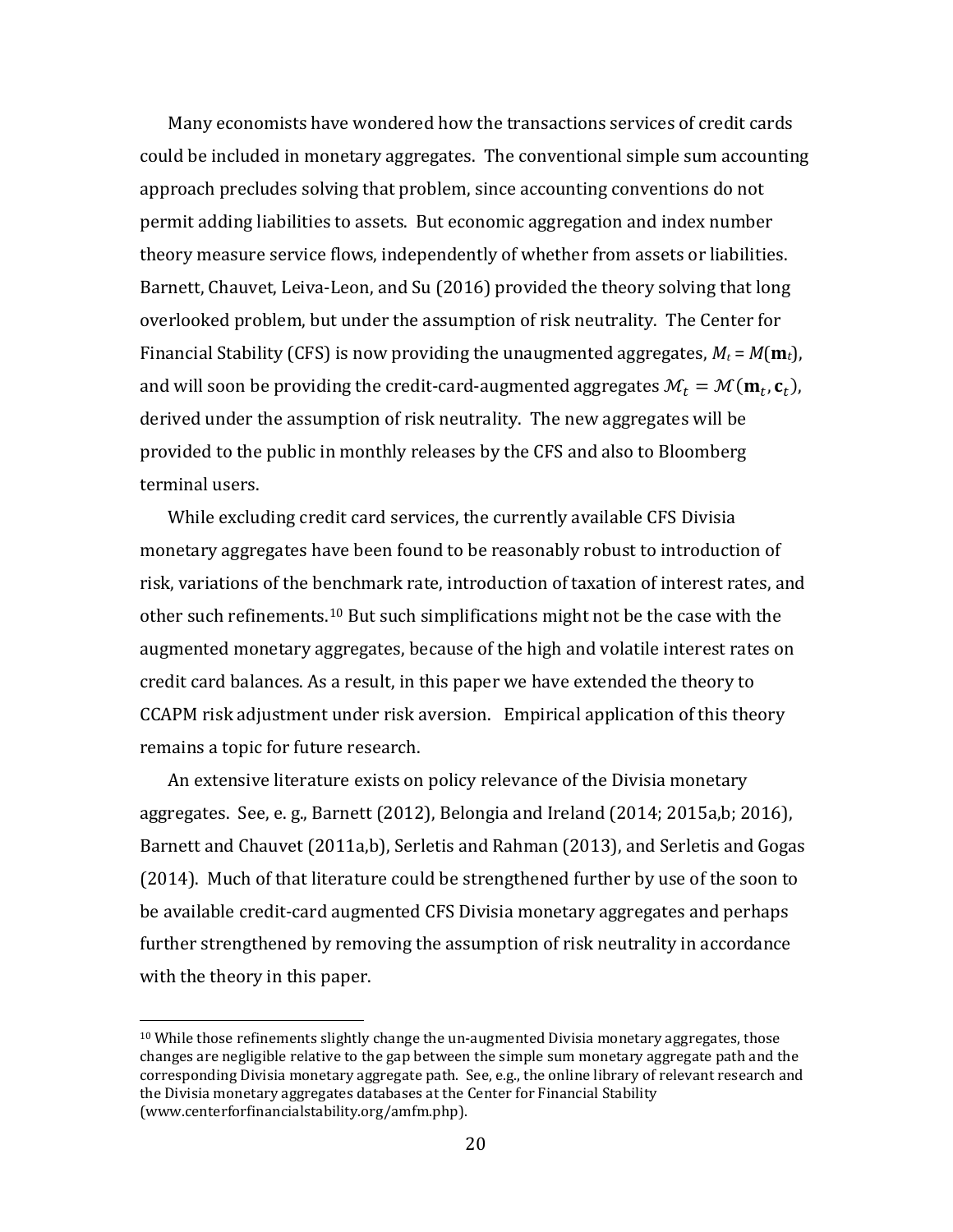A more demanding approach would remove the CCAPM assumption of intertemporal separability, in accordance with Barnett and Wu (2005). Adapting that advanced approach to our augmented aggregates, including credit card services, remains a topic for future research.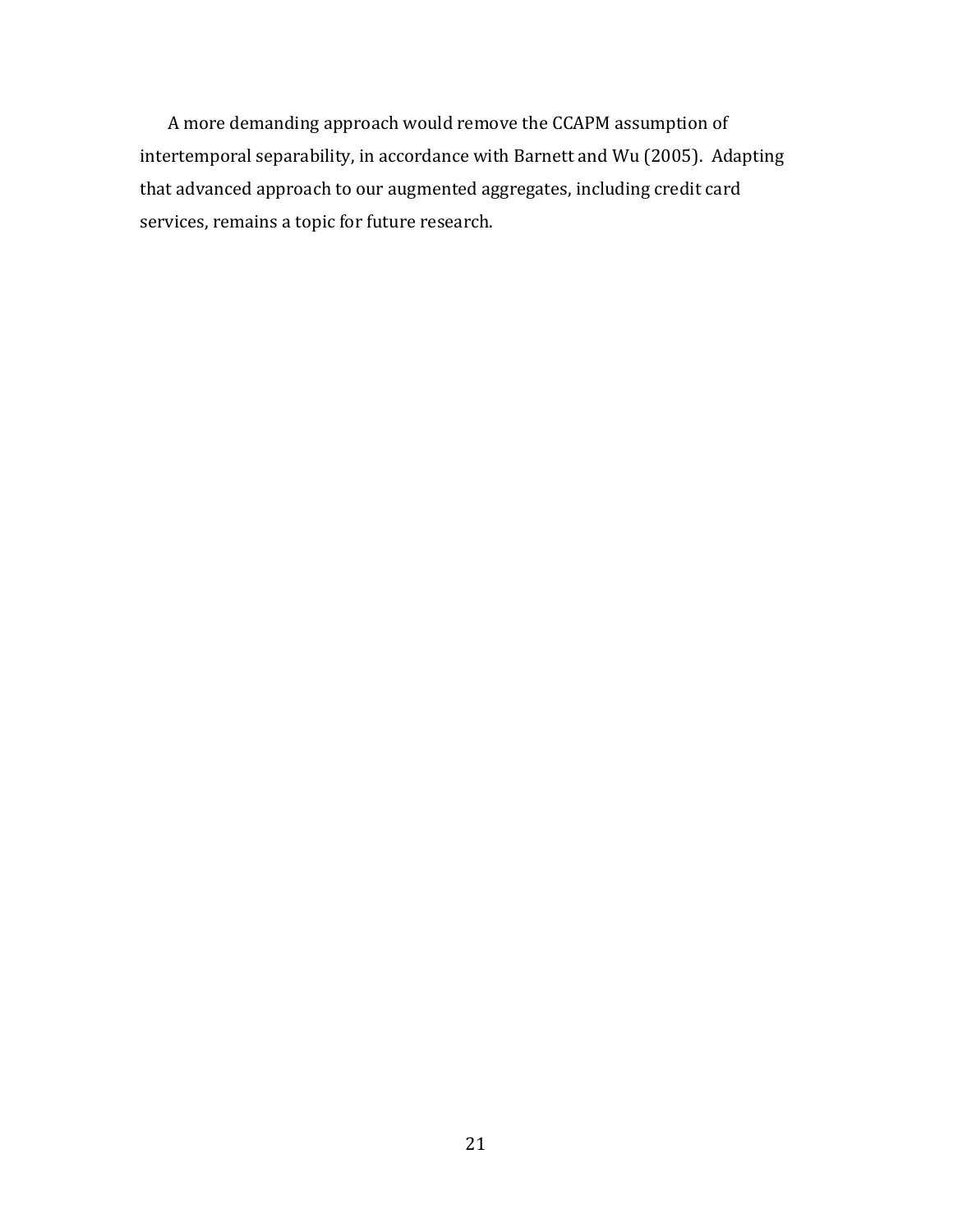#### REFERENCES

- Arrow, K. J. and F. Hahn (1971). *General Competitive Analysis*. San Francisco, Holden-Day.
- Barnett, W. A. (1978). "The User Cost of Money," *Economics Letter* **1**: 145-149. Reprinted in W. A. Barnett and A. Serletis (eds.), 2000, *The Theory of Monetary Aggregation*, North Holland, Amsterdam, chapter **1**: 6-10.
- Barnett, W. A. (1980). "Economic Monetary Aggregates: An Application of Aggregation and Index Number Theory," *Journal of Econometrics* **14**: 11-48. Reprinted in W. A. Barnett and A. Serletis (eds.), 2000, *The Theory of Monetary Aggregation*, North Holland, Amsterdam, chapter 1: 6-10.
- Barnett, W. A. (1987). "The Microeconomic Theory of Monetary Aggregation," in W. A. Barnett and K. Singleton (eds.), *New Approaches to Monetary Economics*, Cambridge U. Press. Reprinted in W. A. Barnett and A. Serletis (eds.), 2000, *The Theory of Monetary Aggregation*, North Holland, Amsterdam, chapter 3: 49-99.
- Barnett, W.A. (1995). "Exact Aggregation under Risk," in W. A. Barnett, M. Salles, H. Moulin, and N. Schofield (eds.), *Social Choice, Welfare and Ethics*, Cambridge University Press, Cambridge. Reprinted in W. A. Barnett and A. Serletis, (eds.), 2000, *The Theory of Monetary Aggregation*, North Holland, Amsterdam, chapter 10: 195-216.
- Barnett, W. A. (2012). *Getting It Wrong: How Faulty Monetary Statistics Undermine the Fed, the Financial System, and the Economy*, MIT Press, Cambridge, MA.
- Barnett, W.A. and M. Chauvet (2011a). "How Better Monetary Statistics Could Have Signaled the Financial Crisis". *Journal of Econometrics* **161**(1): 6-23.
- Barnett, W.A. and M. Chauvet (eds) (2011b). *Financial Aggregation and Index Number Theory*. Singapore: World Scientific.
- Barnett, W. A. and A. Serletis (1990)." A Dispersion-Dependency Diagnostic Test for Aggregation Error: with Applications to Monetary Economics and Income Distribution," *Journal of Econometrics* **43**: 5-34. Reprinted in W. A. Barnett and A. Serletis (eds.), 2000, *The Theory of Monetary Aggregation*, North-Holland, Amsterdam, chapter 9: 167-194
- Barnett, W. A. and A. Serletis (eds) (2000). *The Theory of Monetary Aggregation*, Contributions to Economic Analysis Monograph Series, Elsevier, Amsterdam.
- Barnett, W. A. and S. Wu (2005). "On User Costs of Risky Monetary Assets," *Annals of Finance***1**, 35-50. Reprinted in W. A. Barnett and M. Chauvet (eds.), 2010,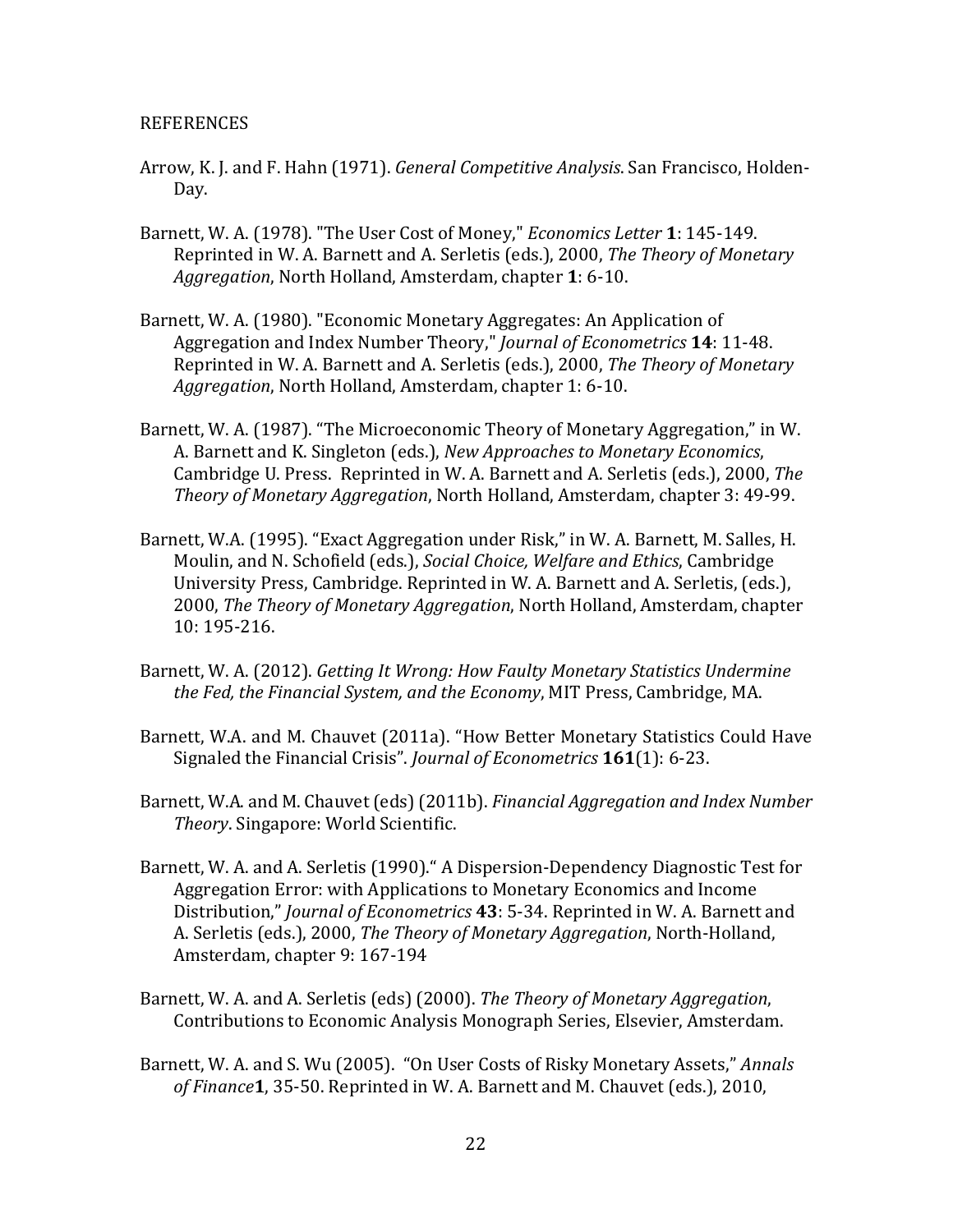*Financial Aggregation and Index Number Theory*, World Scientific, Singapore, chapter 3.

- Barnett, W. A. and L. Su (2016). "Data Sources for the Credit-Card Augmented Divisia Monetary Aggregates," *Research in International Business and Finance*, Elsevier, forthcoming.
- Barnett, W. A., M. Chauvet, D. Leiva-Leon, and L. Su (2016). "Nowcasting Nominal GDP with the Credit-Card Augmented Divisia Monetary Aggregates," Johns Hopkins University Studies in Applied Economics, SAE Working Paper No. 59.
- Barnett, W. A., Y. Liu, and M. Jensen (1997). "The CAPM Risk Adjustment for Exact Aggregation over Financial Assets," *Macroeconomic Dynamics* **1**: 485- 512.Reprinted in W. A. Barnett and A. Serletis (eds.), 2000, *The Theory of Monetary Aggregation*, North Holland, Amsterdam, chapter 12: 245-295.
- Barnett, W.A., J. Liu, R.S. Mattson, and J. van den Noort (2013). "The New CFS Divisia Monetary Aggregates: Design, Construction, and Data Sources," *Open Economies Review* **24**: 101-124.
- Belongia, M.T. and P.N. Ireland (2014). "The Barnett Critique after Three Decades: A New Keynesian Analysis". *Journal of Econometrics* **183**(1): 5-21.
- Belongia, M.T. and P.N. Ireland (2015a). "Interest Rates and Money in the Measurement of Monetary Policy." *Journal of Business and Economic Statistics* **332**: 255-269.
- Belongia, M.T. and P.N. Ireland (2015b). "A 'Working' Solution to the Question of Nominal GDP Targeting."*Macroeconomic Dynamics* **19**: 508-534.
- Belongia, M.T. and P.N. Ireland (2016). "Money and Output: Friedman and Schwartz Revisited." *Journal of Money, Credit and Banking* **48**(**6**): 1223-1266.
- Campbell, J. Y. and J. H. Cochrane (1999). "By Force of Habit: a Consumption-Based Explanation of Aggregate Stock Market Behavior," *Journal of Political Economy* **107**: 205–251.
- Cherchye, L., T. Demuynck, B. D. Rock, and P. Hjerstrand (2015), "Revealed Preference Tests for Weak Separability: An Integer Programming Approach," *Journal of Econometrics* 186(1): 129-141.

Cochrane, J. H. (2000). *Asset Pricing*, Princeton University Press, Princeton, NJ.

Divisia, F. (1925 and 1926). "L'IndiceMonétaire et la Théorie de la Monniae". *Revue d'ÉconomiePolitique* **39**: 842-61, 980-1008 and 1121-51; and **40**: 49-87.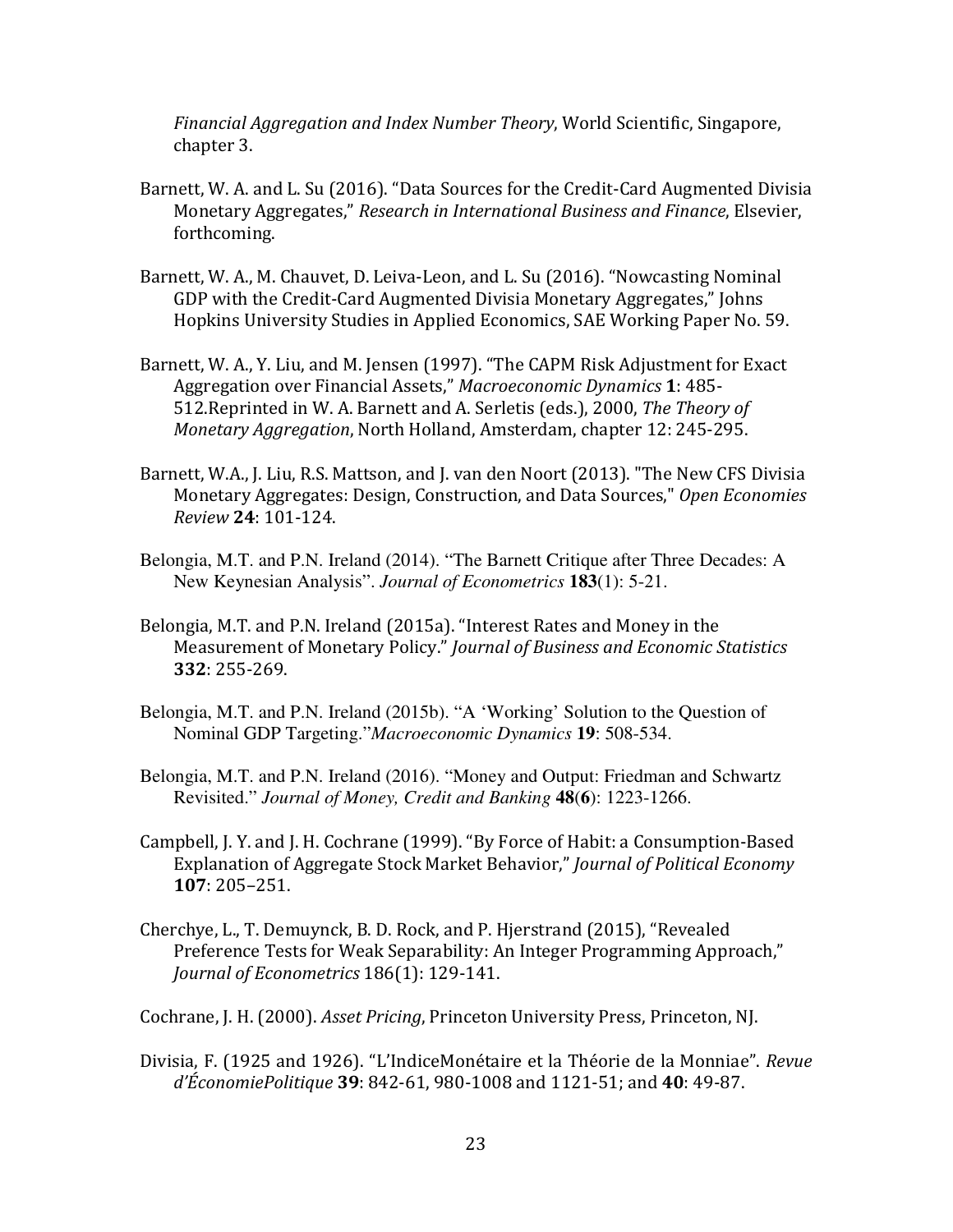- Feenstra, R. C. (1986). "Functional Equivalence Between Liquidity Costs and the Utility of Money," *Journal of Monetary Economics,* March, 271-291.
- Fischer, S. (1974). "Money and the Production Function," *Economic Inquiry* **12**, pp. 517-33.
- Hjertstrand, P, J. L. Swofford, and G. Whitney (2016). "Revealed Preference Tests of Utility Maximization and Weak Separability of Consumption, Leisure and Money with Incomplete Adjustment, *Journal of Money, Credit, and Banking*, forthcoming.
- Ingersoll, J. E. (1987). *Theory of Financial Decision Making*, Rowman and Littlefield, Totowa, NJ.
- Kocherlakota, N. (1996). "The Equity Premium: It's Still a Puzzle," *Journal of Economic Literature* **34**: 43–71.
- Lucas, R. E. (1978). "Asset Prices in an Exchange Economy," *Econometrica* **46**: 1429- 1445.
- Marshall, D (1997). "Comments on CAPM Risk Adjustment for Exact Aggregation over Financial Assets, *Macroeconomic Dynamics* **1**: 513–523.
- Mehra, R. and E. C. Prescott (1985). "The Equity Premium: A Puzzle," *Journal of Monetary Economics* **15**, 145-61.
- Phlips, L. and F. Spinnewyn (1982). "Rationality versus Myopia in Dynamic Demand Systems," in R. L. Basmann and G. F. Rhodes (eds.), *Advances in Econometrics*, JAI Press, pp. 3-33.
- Poterba, J.M. and J.J. Rotemberg (1987). "Money in the Utility Function: An Empirical Implementation," Chapter 10 in W.A. Barnett and K.J. Singleton (eds) *New Approaches to Monetary Economics*. Cambridge: Cambridge University Press: 219-40.
- Quirk, J. and R. Saposnik (1968). *Introduction to General Equilibrium Theory and Welfare Economics*. New York: McGraw-Hill.
- Rubinstein, M. (1976). "The Valuation of Uncertain Income Streams and the Pricing of Options," *Bell Journal of Economics* **7**: 407-425.
- Samuelson, P. (1948). *Foundations of Economic Analysis*, Harvard University Press, Cambridge, Mass.
- Serletis, A. and P. Gogas (2014)."Divisia Monetary Aggregates, the Great Ratios, and Classical Money Demand Functions," *Journal of Money, Credit and Banking* **46**(1): 229-41.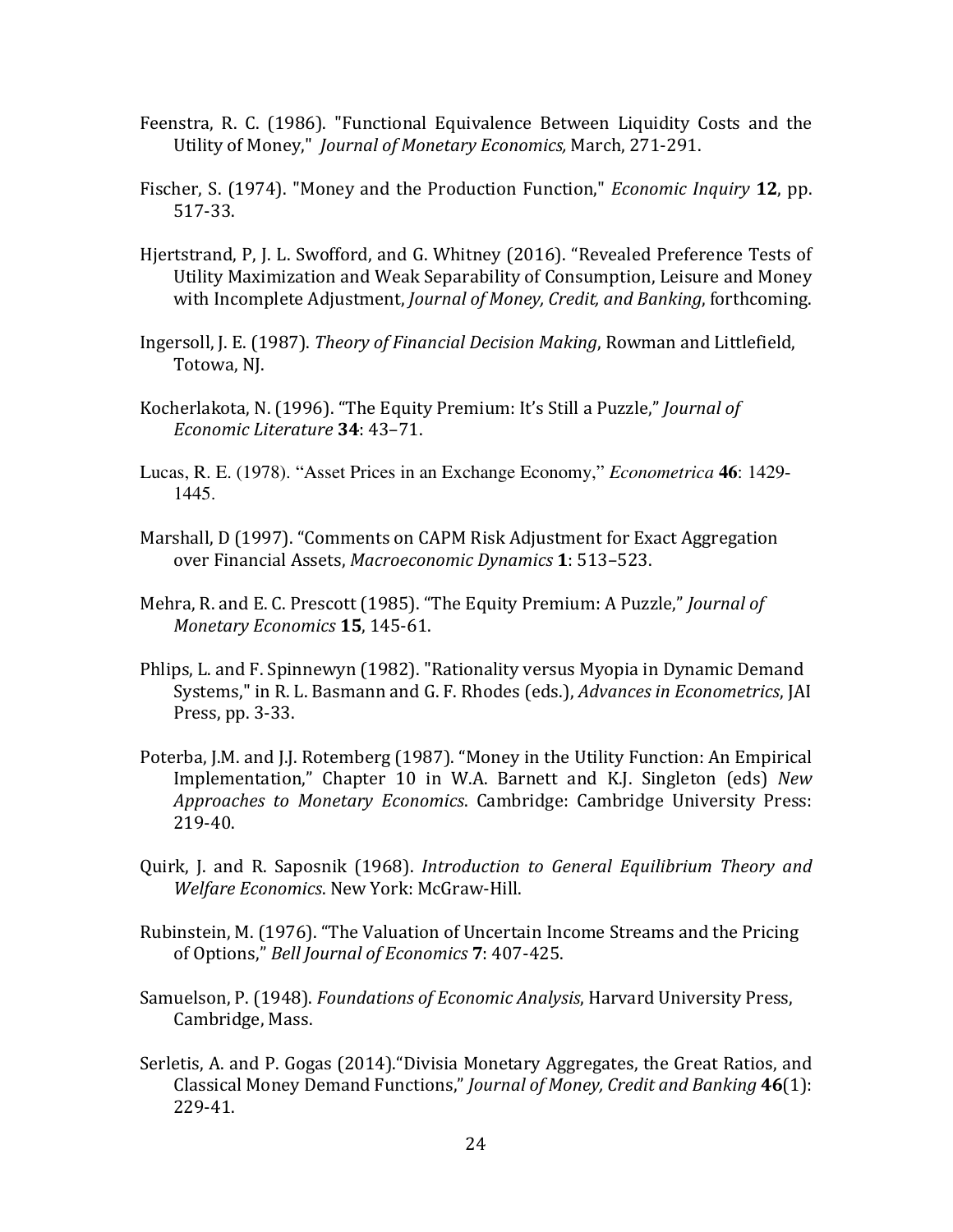- Serletis, A. and S. Rahman (2013). "The Case for Divisia Money Targeting," *Macroeconomic Dynamics* **17**: 1638-1658.
- Stein, C. (1973). "Estimation of the Mean of a Multivariate Normal Distribution," *Proceedings of the Prague Symposium on Asymptotic Statistics*, September.

Telyukova, I. and R. Wright (2008). "A Model of Money and Credit, with Application to the Credit Card Debt Puzzle," *Review of Economic Studies* **75**: 629-647.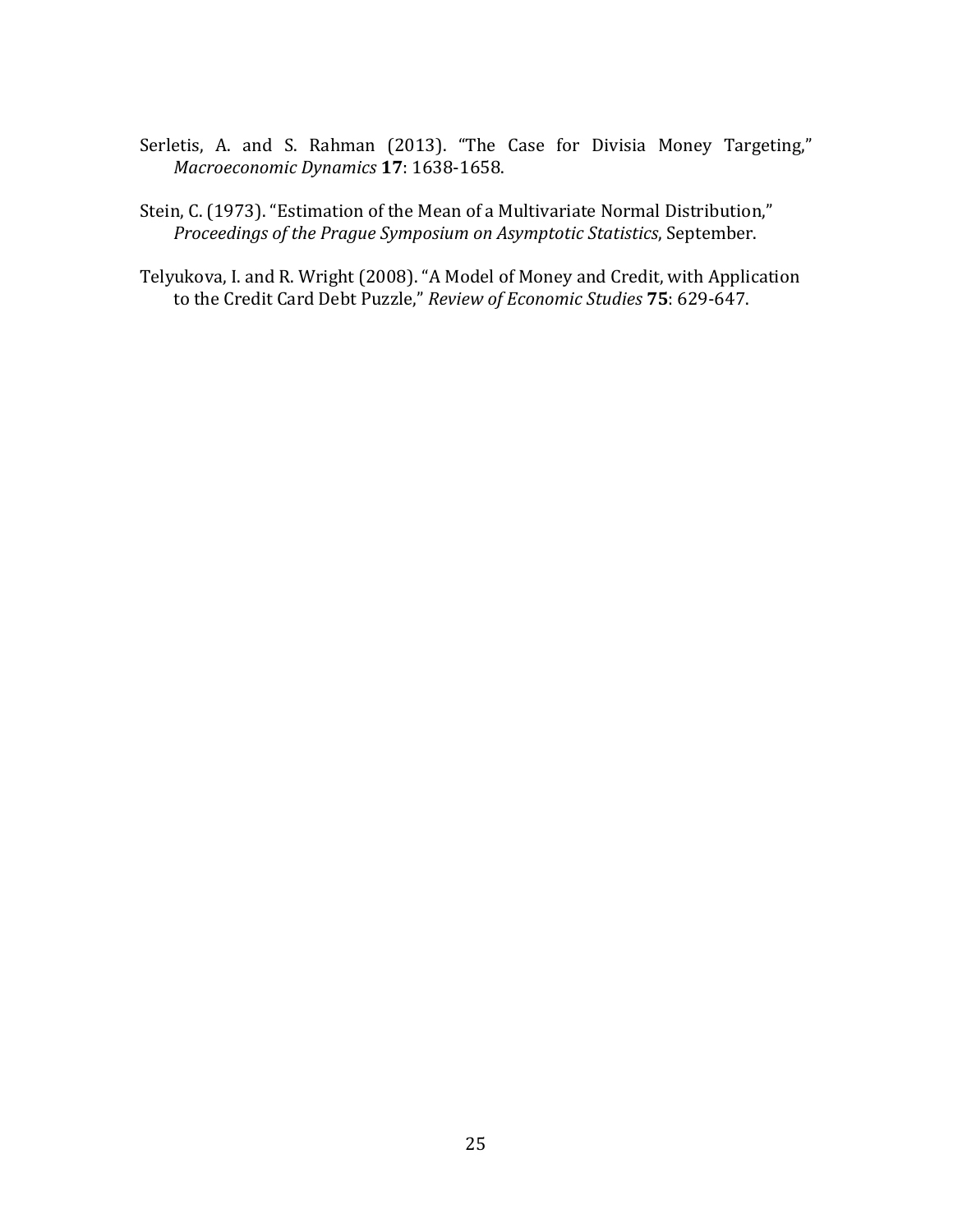#### **APPENDICES**

# *(I) Derivation of Euler Equations for Credit Card Services, Equation (12):*

The following are the Euler equations provided in the paper as equations (11), (12), and (13):

$$
\frac{\partial V}{\partial m_{it}} - \rho E_t \left[ (R_t^* - r_{it}^*) \frac{\partial V}{\partial X_{t+1}} \right] = 0, \tag{A.1}
$$

$$
\frac{\partial V}{\partial c_{jt}} - \rho E_t \left[ \left( e_{jt}^* - R_t^* \right) \frac{\partial V}{\partial X_{t+1}} \right] = 0, \tag{A.2}
$$

$$
\frac{\partial V}{\partial X_t} - \rho E_t \left[ (1 + R_t^*) \frac{\partial V}{\partial X_{t+1}} \right] = 0.
$$
\n(A.3)

for all  $s \ge t$ ,  $i = 1, ..., n$ , and  $j = 1, ..., k$ , where  $\rho = 1/(1 + \xi)$  and where  $p_s^*$  is the exact price aggregate that is dual to the consumer goods quantity aggregate  $X_{\boldsymbol{s}}.$ 

Equation (A.1) was derived in Barnett (1995, Sec 2.3) using Bellman's method. An alternative approach to that derivation using calculus of variations was provided by Poterba and Rotemberg (1987). Equation (A.2) follows by the same approach to derivation, using either Bellman's method or calculus of variations. We are not providing the lengthy derivation of (A.2) in this appendix, since the steps in the Bellman method approach for this class of models are provided in detail in Barnett and Serletis (2000, pp. 201-204).

# *(II) Proof of Theorem 1*

**Theorem 1 (a).** *The risk adjusted real user cost of the services of monetary asset under risk is*  $p_{it}^m = \pi_{it} + \psi_{it}$ *, where* 

$$
\pi_{it} = \frac{E_t R_t^* - E_t r_{it}^*}{1 + E_t R_t^*}
$$
\n(A. 4)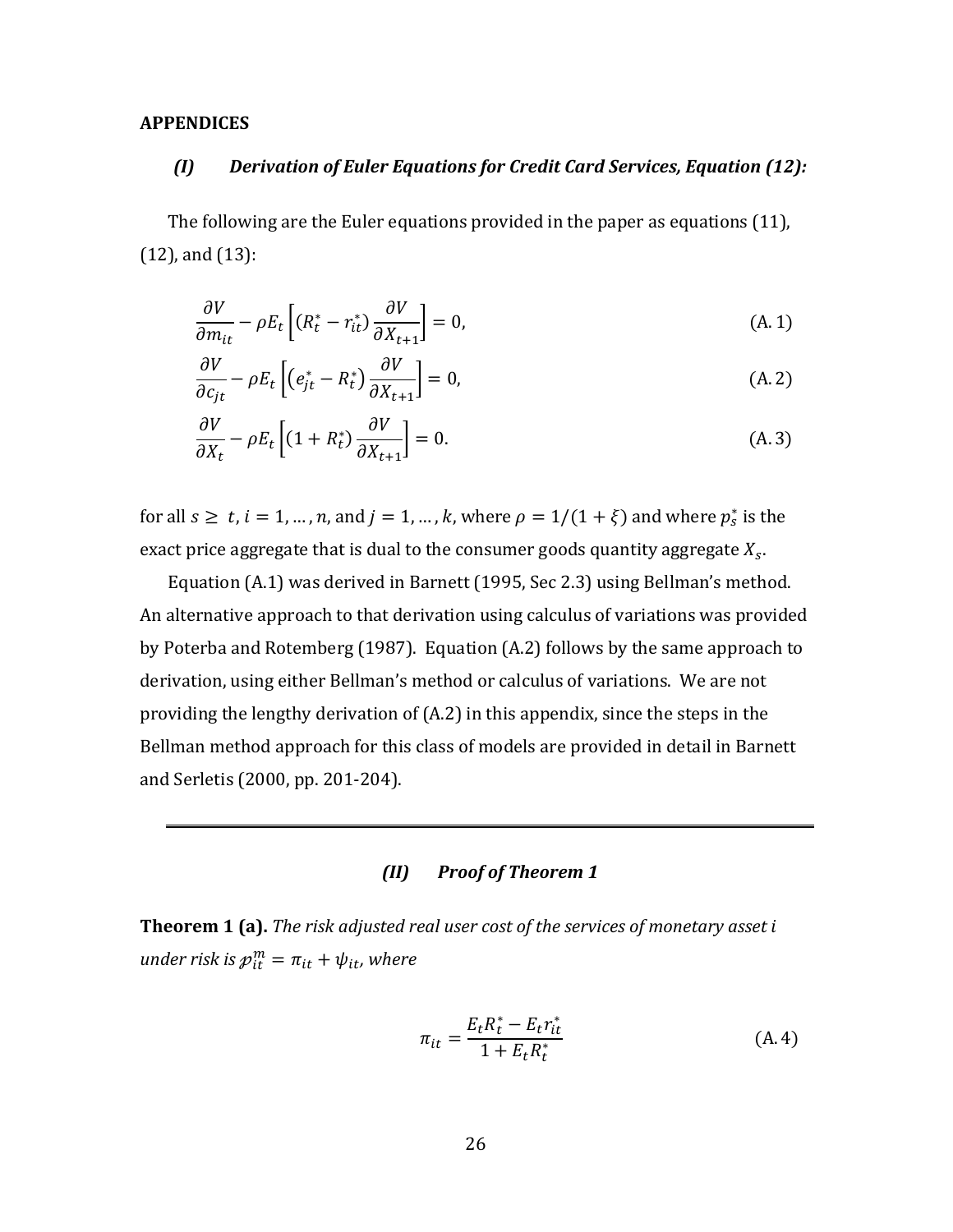$\psi_{it} = \rho (1 - \pi_{it})$  $Cov\left(R^*_t,\frac{\partial V}{\partial X_{t+1}}\right)$  $\frac{\partial X_{t+1}}{\partial x_{t+1}}$  $\partial V$  $\partial X_t$  $-\rho$ Cov $\left(r_{it}^{*},\frac{\partial V}{\partial X_{t-i}}\right)$  $\frac{\partial X_{t+1}}{\partial x_{t+1}}$  $\partial V$  $\partial X_t$  $(A.5)$ 

**(b).** *The risk adjusted real user cost of the services of credit card type under risk is*  $\wp_{jt}^c = \tilde{\pi}_{jt} + \tilde{\psi}_{jt}$ , where

$$
\tilde{\pi}_{jt} = \frac{E_t e_{jt}^* - E_t R_t^*}{1 + E_t R_t^*}
$$
\n(A. 6)

and

$$
\tilde{\psi}_{jt} = \rho \frac{Cov\left(e_{jt}^*, \frac{\partial V}{\partial X_{t+1}}\right)}{\frac{\partial V}{\partial X_t}} - \rho \left(1 + \tilde{\pi}_{jt}\right) \frac{Cov\left(R_t^*, \frac{\partial V}{\partial X_{t+1}}\right)}{\frac{\partial V}{\partial X_t}}.
$$
\n(A.7)

**Proof***.* For the analogous proof in the case of monetary assets only, relevant to part (a), see Barnett, Liu, and Jensen (1997), Barnett and Serletis (2000, ch. 12), or Barnett (2012, Appendix D). We provide the proof of part (b) for the extended case including credit. There are two approaches to proving this important theorem, the direct approach and the indirect approach. We provide both approaches, beginning with the indirect approach.

By definition (1) in the paper, we have for the credit card services user cost price

$$
\wp_{j_t}^c = \frac{\frac{\partial V}{\partial c_{j_t}}}{\frac{\partial V}{\partial X_{t}}}.
$$
\n(A.8)

*and*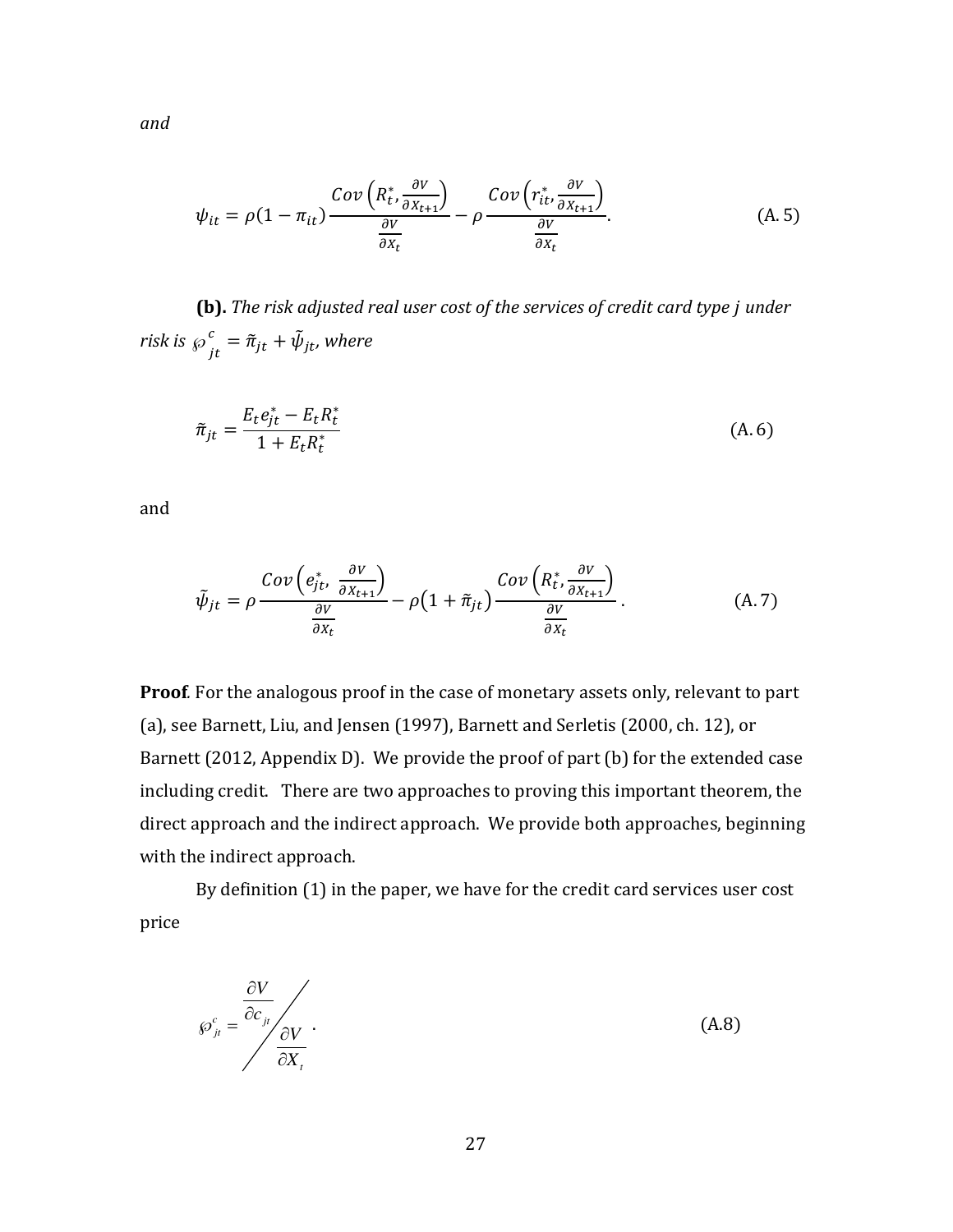Defining  $\tilde{\psi}_{jt}$  to be  $\tilde{\psi}_{jt} = \wp_{jt}^c - \tilde{\pi}_{jt}$ , it follows that

$$
\frac{\partial V}{\partial c_{ji}} = (\tilde{\pi}_{jt} + \tilde{\psi}_{jt}) \frac{\partial V}{\partial X_t}.
$$

Substituting equations (A.2) and (A.3) into this equation, we get

$$
\rho E_t\left[\left(e_{jt}^* - R_t^*\right) \frac{\partial V}{\partial X_{t+1}}\right] = (\tilde{\pi}_{jt} + \tilde{\psi}_{jt}) \rho E_t\left[\left(1 + R_t^*\right) \frac{\partial V}{\partial X_{t+1}}\right].
$$

Using the expectation of the product of correlated random variables, we have

$$
E_{t}\left(e_{jt}^{*}-R_{t}^{*}\right)E_{t}\left(\frac{\partial V}{\partial X_{t+1}}\right)+Cov\left(e_{jt}^{*}-R_{t}^{*},\frac{\partial V}{\partial X_{t+1}}\right)\\=\left\{\left[\frac{E_{t}e_{jt}^{*}-E_{t}R_{t}^{*}}{1+E_{t}R_{t}^{*}}\right]+\tilde{\psi}_{jt}\right\}\left\{E_{t}\left(1+R_{t}^{*}\right)E_{t}\left(\frac{\partial V}{\partial X_{t+1}}\right)+Cov\left(R_{t}^{*},\frac{\partial V}{\partial X_{t+1}}\right)\right\}.
$$

Multiplying $\left( 1+E_{_{t}}R_{_{t}}^{\ast}\right)$  through on both sides of the equation, we get:

$$
\left(1 + E_{t} R_{t}^{*}\right) E_{t} \left(e_{jt}^{*} - R_{t}^{*}\right) E_{t} \left(\frac{\partial V}{\partial X_{t+1}}\right) + \left(1 + E_{t} R_{t}^{*}\right) Cov\left(e_{jt}^{*} - R_{t}^{*}, \frac{\partial V}{\partial X_{t+1}}\right)
$$
\n
$$
= \left[E_{t} \left(e_{jt}^{*} - R_{t}^{*}\right) + \left(1 + E_{t} R_{t}^{*}\right) \tilde{\psi}_{jt}\right] \left\{E_{t} \left(1 + R_{t}^{*}\right) E_{t} \left(\frac{\partial V}{\partial X_{t+1}}\right) + Cov\left(R_{t}^{*}, \frac{\partial V}{\partial X_{t+1}}\right)\right\}.
$$

Manipulating the algebra, we have

$$
E_{t}\left(e_{jt}^{*}-R_{t}^{*}\right)E_{t}\left(\frac{\partial V}{\partial X_{t+1}}\right)+\left(E_{t}R_{t}^{*}\right)E_{t}\left(e_{jt}^{*}-R_{t}^{*}\right)E_{t}\left(\frac{\partial V}{\partial X_{t+1}}\right)+Cov\left(e_{jt}^{*}-R_{t}^{*},\frac{\partial V}{\partial X_{t+1}}\right)\\+\left(E_{t}R_{t}^{*}\right)Cov\left(e_{jt}^{*}-R_{t}^{*},\frac{\partial V}{\partial X_{t+1}}\right)\\=\left[E_{t}\left(e_{jt}^{*}-R_{t}^{*}\right)+\left(1+E_{t}R_{t}^{*}\right)\tilde{\psi}_{jt}\right]\left\{E_{t}\left(\frac{\partial V}{\partial X_{t+1}}\right)+\left(E_{t}R_{t}^{*}\right)E_{t}\left(\frac{\partial V}{\partial X_{t+1}}\right)+Cov\left(R_{t}^{*},\frac{\partial V}{\partial X_{t+1}}\right)\right\},\right.
$$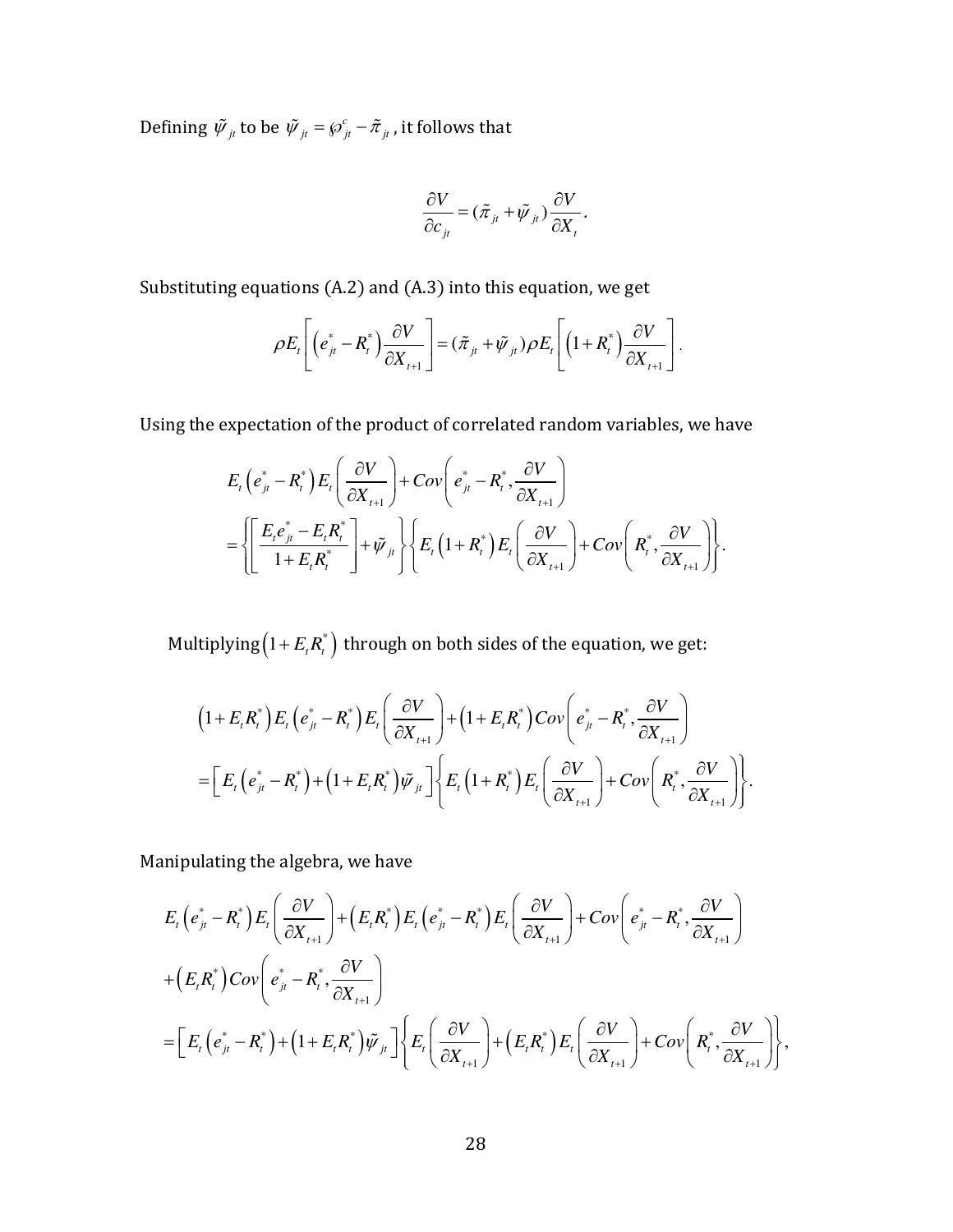and hence

$$
E_{t}\left(e_{jt}^{*}-R_{t}^{*}\right)E_{t}\left(\frac{\partial V}{\partial X_{t+1}}\right)+\left(E_{t}R_{t}^{*}\right)E_{t}\left(e_{jt}^{*}-R_{t}^{*}\right)E_{t}\left(\frac{\partial V}{\partial X_{t+1}}\right)+Cov\left(e_{jt}^{*}-R_{t}^{*},\frac{\partial V}{\partial X_{t+1}}\right) + \left(E_{t}R_{t}^{*}\right)Cov\left(e_{jt}^{*}-R_{t}^{*},\frac{\partial V}{\partial X_{t+1}}\right) = E_{t}\left(e_{jt}^{*}-R_{t}^{*}\right)E_{t}\left(\frac{\partial V}{\partial X_{t+1}}\right)+E_{t}\left(e_{jt}^{*}-R_{t}^{*}\right)\left(E_{t}R_{t}^{*}\right)\left(E_{t}\left(\frac{\partial V}{\partial X_{t+1}}\right)\right)+E_{t}\left(e_{jt}^{*}-R_{t}^{*}\right)Cov\left(R_{t}^{*},\frac{\partial V}{\partial X_{t+1}}\right) + \left(1+E_{t}R_{t}^{*}\right)\tilde{\psi}_{jt}\left\{E_{t}\left(\frac{\partial V}{\partial X_{t+1}}\right)+\left(E_{t}R_{t}^{*}\right)\left(E_{t}\left(\frac{\partial V}{\partial X_{t+1}}\right)\right)+Cov\left(R_{t}^{*},\frac{\partial V}{\partial X_{t+1}}\right)\right\}.
$$

Notice that by equation (A.3),

$$
\frac{\partial V}{\partial X_t} = \rho E_t \left[ \left( 1 + R_t^* \right) \frac{\partial V}{\partial X_{t+1}} \right]
$$
  
=  $\rho \left\{ E_t \left( \frac{\partial V}{\partial X_{t+1}} \right) + \left( E_t R_t^* \right) \left( E_t \left( \frac{\partial V}{\partial X_{t+1}} \right) \right) + Cov \left( R_t^* , \frac{\partial V}{\partial X_{t+1}} \right) \right\}.$ 

Substituting this back into the prior equation, we have

$$
E_{t}\left(e_{jt}^{*}-R_{t}^{*}\right)E_{t}\left(\frac{\partial V}{\partial X_{t+1}}\right)+\left(E_{t}R_{t}^{*}\right)E_{t}\left(e_{jt}^{*}-R_{t}^{*}\right)E_{t}\left(\frac{\partial V}{\partial X_{t+1}}\right)+Cov\left(e_{jt}^{*}-R_{t}^{*},\frac{\partial V}{\partial X_{t+1}}\right) + \left(E_{t}R_{t}^{*}\right)Cov\left(e_{jt}^{*}-R_{t}^{*},\frac{\partial V}{\partial X_{t+1}}\right) = E_{t}\left(e_{jt}^{*}-R_{t}^{*}\right)E_{t}\left(\frac{\partial V}{\partial X_{t+1}}\right)+E_{t}\left(e_{jt}^{*}-R_{t}^{*}\right)\left(E_{t}R_{t}^{*}\right)\left(E_{t}\left(\frac{\partial V}{\partial X_{t+1}}\right)\right)+E_{t}\left(e_{jt}^{*}-R_{t}^{*}\right)Cov\left(R_{t}^{*},\frac{\partial V}{\partial X_{t+1}}\right) + \left(1+E_{t}R_{t}^{*}\right)\tilde{\psi}_{jt}\left(\frac{1}{\rho}\frac{\partial V}{\partial X_{t}}\right).
$$

Simplifying the equation, we get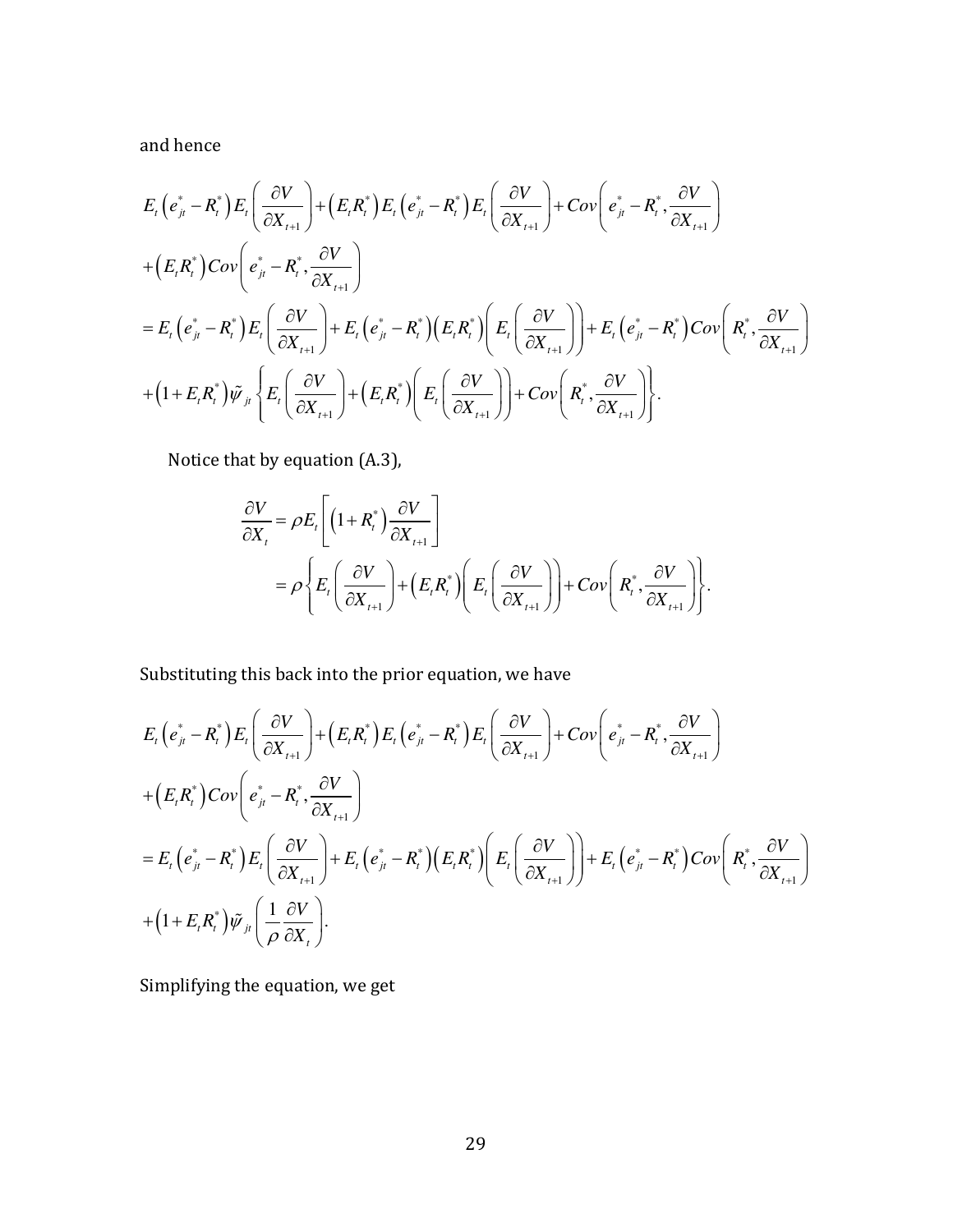$$
Cov\bigg(e_{jt}^* - R_t^*, \frac{\partial V}{\partial X_{t+1}}\bigg) + \Big(E_t R_t^*\Big) Cov\bigg(e_{jt}^* - R_t^*, \frac{\partial V}{\partial X_{t+1}}\bigg) = E_t\Big(e_{jt}^* - R_t^*\Big) Cov\bigg(R_t^*, \frac{\partial V}{\partial X_{t+1}}\bigg) + \Big(1 + E_t R_t^*\Big) \tilde{\psi}_{jt}\bigg(\frac{1}{\rho}\frac{\partial V}{\partial X_{t}}\bigg).
$$

Recall that by equation (A.6),

$$
\widetilde{\pi}_{jt} = \frac{E_t e_{jt}^* - E_t R_t^*}{1 + E_t R_t^*}.
$$

Substituting this equation back into the prior equation, we have

$$
Cov\bigg(e_{ji}^* - R_i^*, \frac{\partial V}{\partial X_{i+1}}\bigg) + \Big(E_i R_i^*\Big) Cov\bigg(e_{ji}^* - R_i^*, \frac{\partial V}{\partial X_{i+1}}\bigg) = \tilde{\pi}_{ji} \Big(1 + E_i R_i^*\Big) Cov\bigg(R_i^*, \frac{\partial V}{\partial X_{i+1}}\bigg) + \Big(1 + E_i R_i^*\Big) \tilde{\psi}_{ji} \bigg(\frac{1}{\rho} \frac{\partial V}{\partial X_{i}}\bigg).
$$

Rearranging the equation, we have

$$
(1+E_{t}R_{t}^{*})Cov\left(e_{jt}^{*}-R_{t}^{*},\frac{\partial V}{\partial X_{t+1}}\right)=\tilde{\pi}_{jt}\left(1+E_{t}R_{t}^{*}\right)Cov\left(R_{t}^{*},\frac{\partial V}{\partial X_{t+1}}\right)+\left(1+E_{t}R_{t}^{*}\right)\tilde{\psi}_{jt}\left(\frac{1}{\rho}\frac{\partial V}{\partial X_{t}}\right),
$$

so that

$$
Cov\bigg(e_{jt}^* - R_t^*, \frac{\partial V}{\partial X_{t+1}}\bigg) = \tilde{\pi}_{jt} Cov\bigg(R_t^*, \frac{\partial V}{\partial X_{t+1}}\bigg) + \tilde{\psi}_{jt}\bigg(\frac{1}{\rho}\frac{\partial V}{\partial X_{t}}\bigg).
$$

Hence, it follows that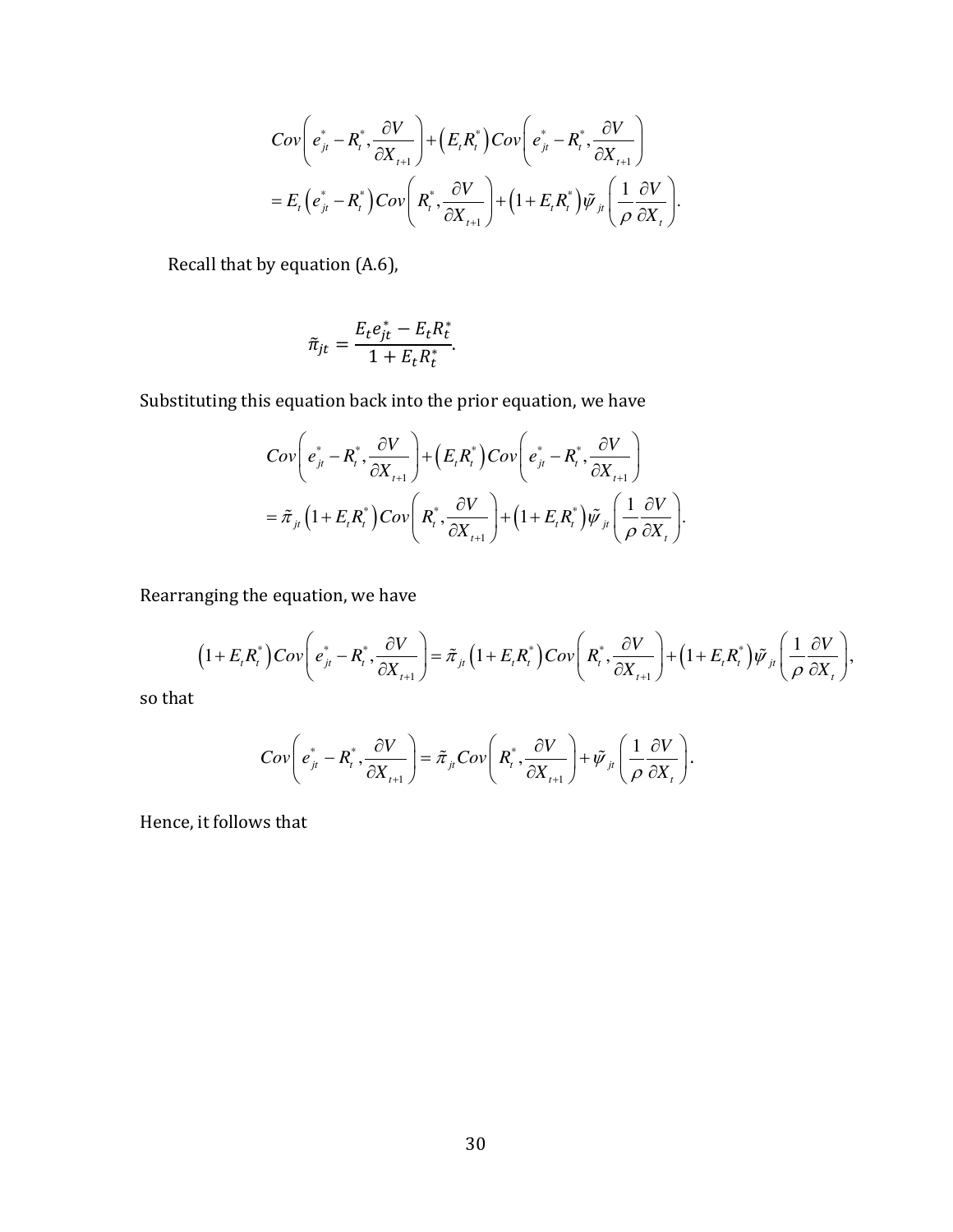$$
\tilde{\psi}_{ji} = \rho \frac{Cov\left(e_{ji}^* - R_i^*, \frac{\partial V}{\partial X_{t+1}}\right)}{\frac{\partial V}{\partial X_t}} - \rho \tilde{\pi}_{ji} \frac{Cov\left(R_i^*, \frac{\partial V}{\partial X_{t+1}}\right)}{\frac{\partial V}{\partial X_t}}
$$
\n
$$
= \rho \frac{Cov\left(e_{ji}^*, \frac{\partial V}{\partial X_{t+1}}\right)}{\frac{\partial V}{\partial X_t}} - \rho \frac{Cov\left(R_i^*, \frac{\partial V}{\partial X_{t+1}}\right)}{\frac{\partial V}{\partial X_t}} - \rho \tilde{\pi}_{ji} \frac{Cov\left(R_i^*, \frac{\partial V}{\partial X_{t+1}}\right)}{\frac{\partial V}{\partial X_t}}
$$
\n
$$
= \rho \frac{Cov\left(e_{ji}^*, \frac{\partial V}{\partial X_{t+1}}\right)}{\frac{\partial V}{\partial X_t}} - \rho \left(1 + \tilde{\pi}_{ji}\right) \frac{Cov\left(R_i^*, \frac{\partial V}{\partial X_{t+1}}\right)}{\frac{\partial V}{\partial X_t}}.
$$

The alternative direct approach to proof is the following. By equation (A.3), we have

$$
\frac{\partial V}{\partial X_t} = \rho E_t \left[ \left( 1 + R_t^* \right) \frac{\partial V}{\partial X_{t+1}} \right]
$$
  
=  $\rho \left( 1 + E_t R_t^* \right) \left( E_t \left( \frac{\partial V}{\partial X_{t+1}} \right) \right) + \rho Cov \left( R_t^*, \frac{\partial V}{\partial X_{t+1}} \right).$ 

Rearranging, we get

$$
\rho\Big(1+E_{t}R_{t}^{*}\Big)\Bigg(E_{t}\Bigg(\frac{\partial V}{\partial X_{t+1}}\Bigg)\Bigg)=\frac{\partial V}{\partial X_{t}}-\rho Cov\Bigg(R_{t}^{*},\frac{\partial V}{\partial X_{t+1}}\Bigg),\,
$$

and hence

$$
\rho E_t \left( \frac{\partial V}{\partial X_{t+1}} \right) = \frac{1}{1 + E_t R_t^*} \left[ \frac{\partial V}{\partial X_t} - \rho Cov \left( R_t^*, \frac{\partial V}{\partial X_{t+1}} \right) \right].
$$
 (A.9)

But from (A.12), we have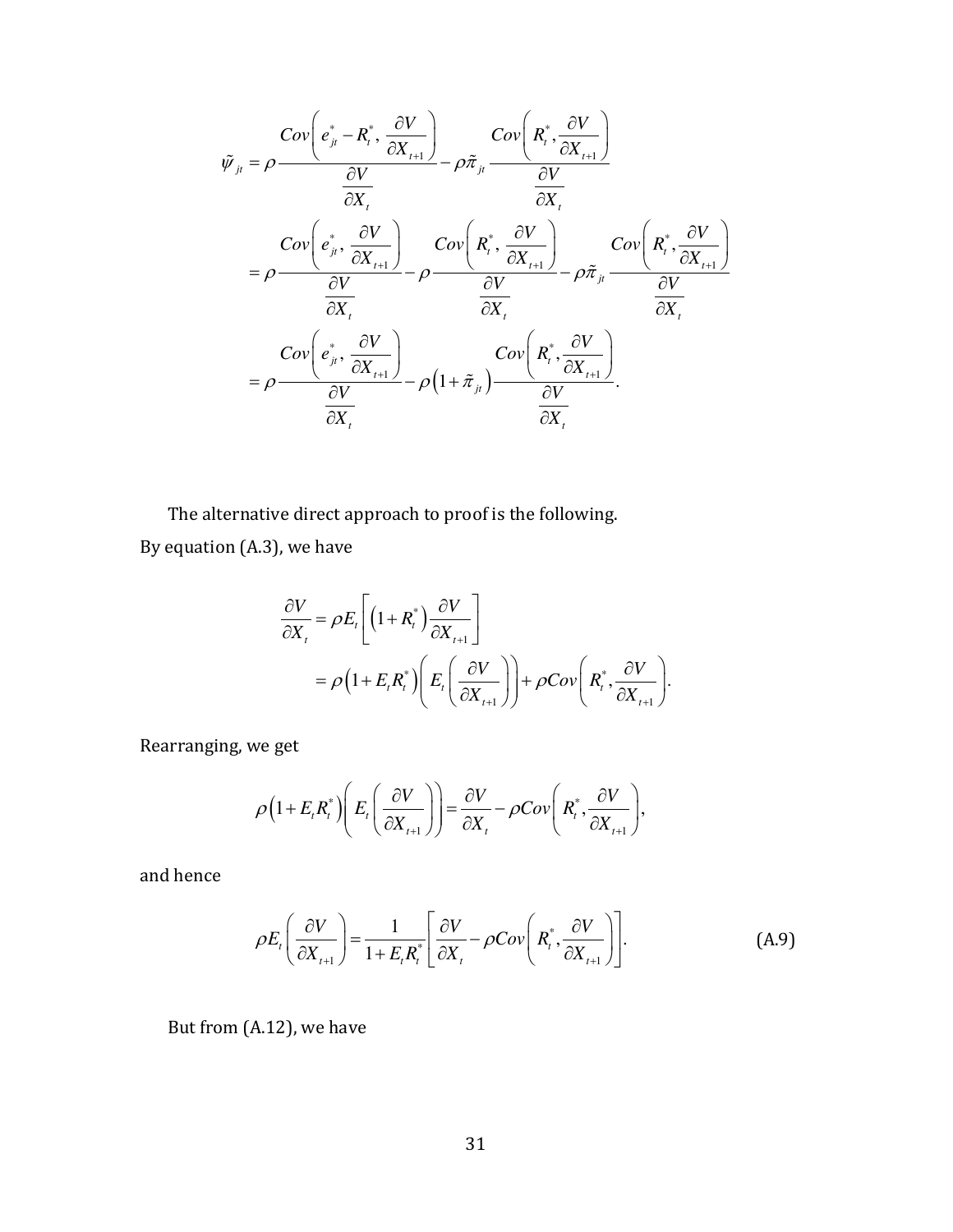$$
\frac{\partial V}{\partial c_{j_t}} = \rho E_t \left[ \left( e_{j_t} - R_t^* \right) \frac{\partial V}{\partial X_{t+1}} \right].
$$

From the expectation of the correlated product, we then have

$$
\frac{\partial V}{\partial c_{ji}} = \rho E_t \left( e_{jt} - R_t^* \right) E_t \left( \frac{\partial V}{\partial X_{t+1}} \right) + \rho Cov \left[ \left( e_{jt} - R_t^* \right), \frac{\partial V}{\partial X_{t+1}} \right],
$$

so that

$$
\frac{\partial V}{\partial c_{j_t}} = \rho E_t \left( e_{j_t} - R_t^* \right) E_t \left( \frac{\partial V}{\partial X_{t+1}} \right) + \rho Cov \left( e_{j_t}, \frac{\partial V}{\partial X_{t+1}} \right) - \rho Cov \left( R_t^*, \frac{\partial V}{\partial X_{t+1}} \right). \tag{A.10}
$$

Now substitute equation (A.9) into equation (A.10), to acquire

$$
\frac{\partial V}{\partial c_{ji}} = \frac{E_{t}(e_{ji} - R_{t}^{*})}{1 + E_{t}R_{t}^{*}} \left[ \frac{\partial V}{\partial X_{t}} - \rho Cov\left(R_{t}^{*}, \frac{\partial V}{\partial X_{t+1}}\right) \right] + \rho Cov\left(e_{ji}, \frac{\partial V}{\partial X_{t+1}}\right) - \rho Cov\left(R_{t}^{*}, \frac{\partial V}{\partial X_{t+1}}\right)
$$
\n
$$
= \tilde{\pi}_{ji} \left[ \frac{\partial V}{\partial X_{t}} - \rho Cov\left(R_{t}^{*}, \frac{\partial V}{\partial X_{t+1}}\right) \right] + \rho Cov\left(e_{ji}, \frac{\partial V}{\partial X_{t+1}}\right) - \rho Cov\left(R_{t}^{*}, \frac{\partial V}{\partial X_{t+1}}\right).
$$

Multiplying and dividing the right side by *t V X* ∂ ∂ , we get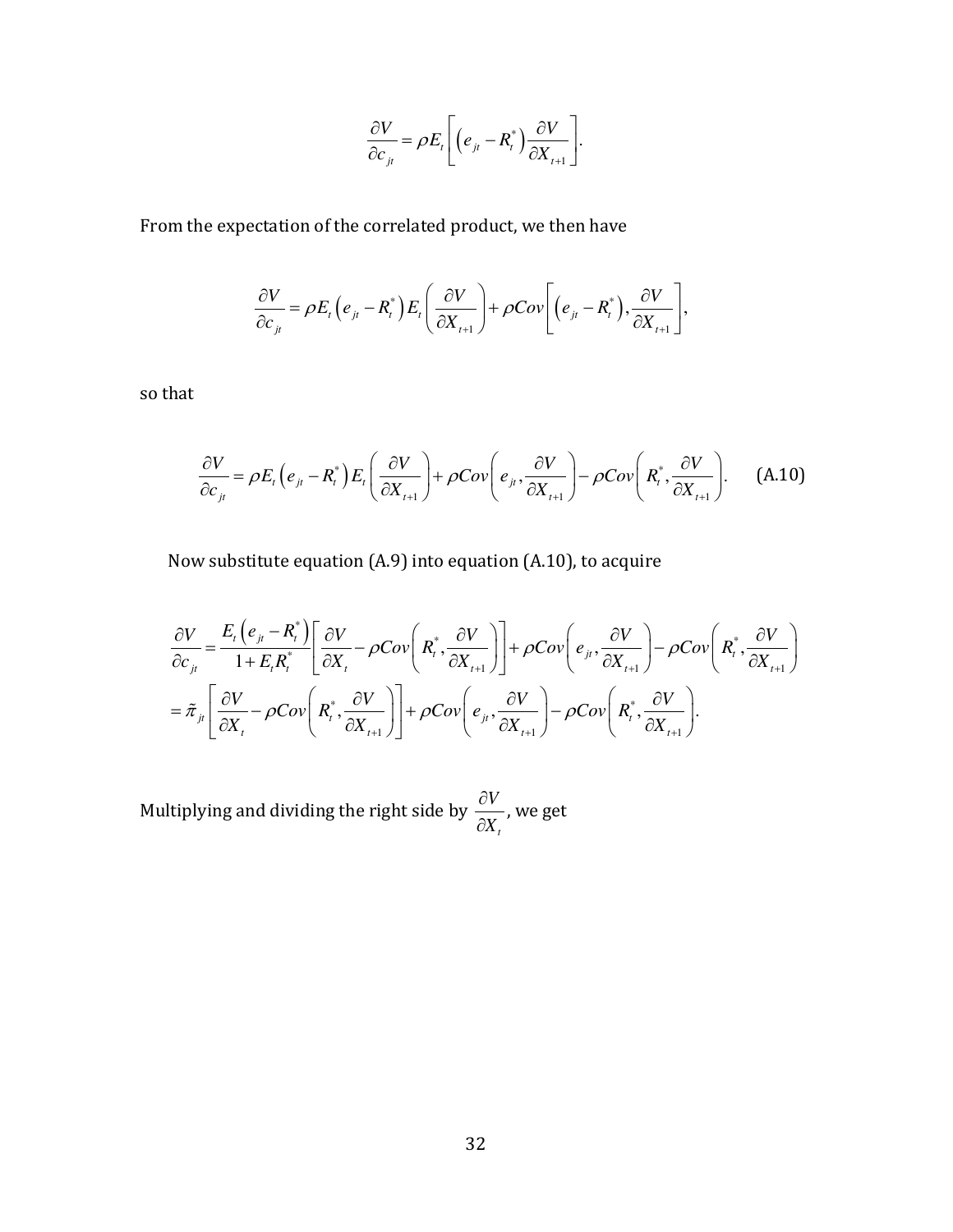$$
\frac{\partial V}{\partial c_{ji}} = \frac{\partial V}{\partial X_{i}} \left\{ \tilde{\pi}_{ji} - \rho \tilde{\pi}_{ji} \frac{Cov\left(R_{i}^{*}, \frac{\partial V}{\partial X_{i+1}}\right)}{\frac{\partial V}{\partial X_{i}}} + \rho \frac{Cov\left(e_{ji}, \frac{\partial V}{\partial X_{i+1}}\right)}{\frac{\partial V}{\partial X_{i}}} - \rho \frac{Cov\left(R_{i}^{*}, \frac{\partial V}{\partial X_{i+1}}\right)}{\frac{\partial V}{\partial X_{i}}} \right\}
$$
\n
$$
= \frac{\partial V}{\partial X_{i}} \left\{ \tilde{\pi}_{ji} + \rho \frac{Cov\left(e_{ji}, \frac{\partial V}{\partial X_{i+1}}\right)}{\frac{\partial V}{\partial X_{i}}} - \rho \left(1 + \tilde{\pi}_{ji}\right) \frac{Cov\left(R_{i}^{*}, \frac{\partial V}{\partial X_{i+1}}\right)}{\frac{\partial V}{\partial X_{i}}} \right\}.
$$

Define  $\tilde{\psi}_{j}$  by

$$
\tilde{\psi}_{ji} = \rho \frac{Cov\left(e_{ji}, \frac{\partial V}{\partial X_{i+1}}\right)}{\frac{\partial V}{\partial X_{i}}} - \rho \left(1 + \tilde{\pi}_{ji}\right) \frac{Cov\left(R_{i}^{*}, \frac{\partial V}{\partial X_{i+1}}\right)}{\frac{\partial V}{\partial X_{i}}}.
$$

Then we have

$$
\frac{\partial V}{\partial c_{ji}}{\partial V} = \tilde{\pi}_{ji} + \tilde{\psi}_{ji},
$$
  

$$
\frac{\partial V}{\partial X_{i}}
$$

so that

$$
\wp_{it}^c = \tilde{\pi}_{jt} + \tilde{\psi}_{jt}.
$$

# *(III) Proof of Lemma 2:*

**Assumption 1.** Let *V* have the form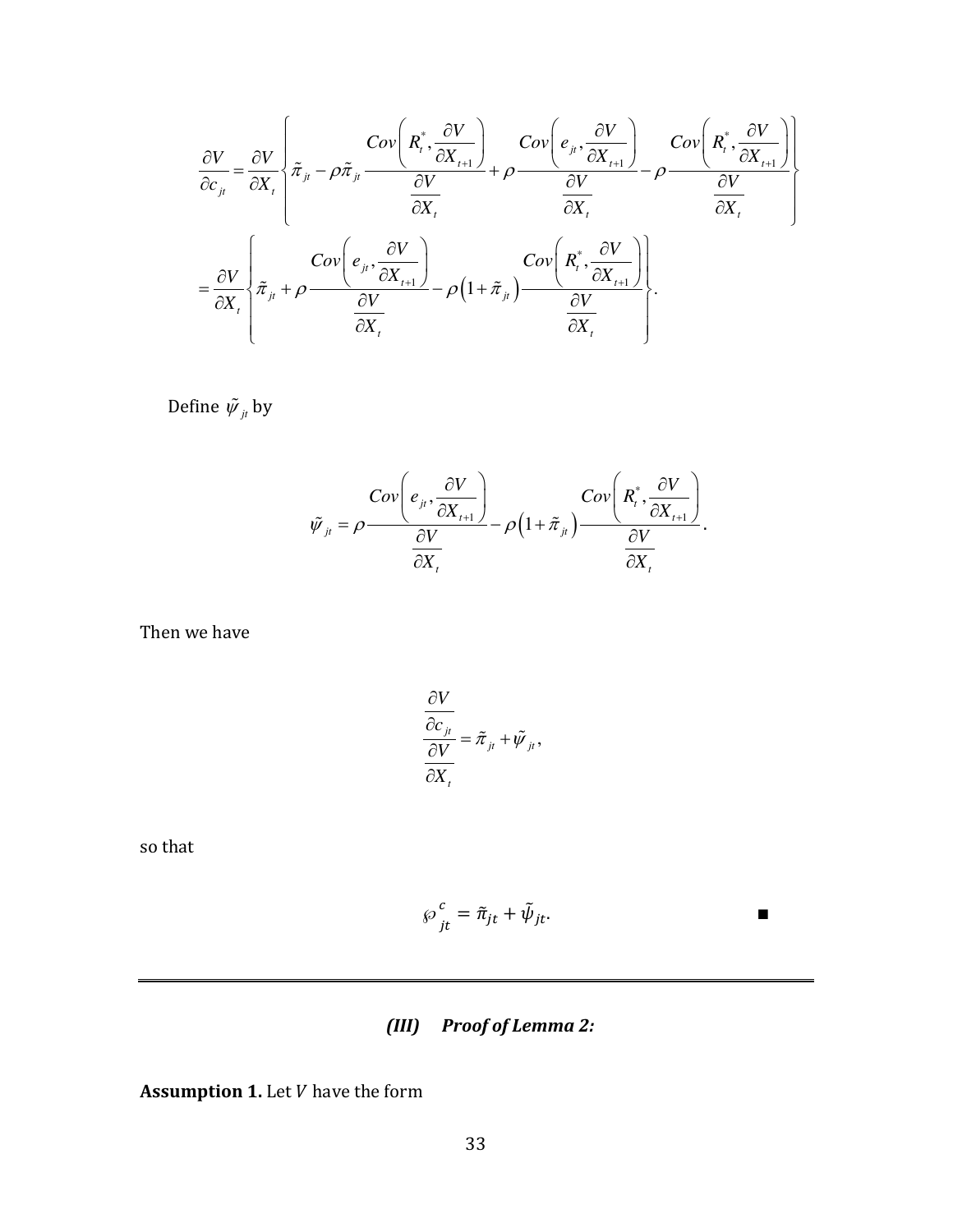$$
V(\mathbf{m}_t, \mathbf{c}_t, X_t) = F[\mathcal{M}(\mathbf{m}_t, \mathbf{c}_t), X_t] = A[\mathcal{M}(\mathbf{m}_t, \mathbf{c}_t)]X_t - \frac{1}{2}B[\mathcal{M}(\mathbf{m}_t, \mathbf{c}_t)]X_t^2, \quad (A. 11)
$$

Where  $A$  is a positive, increasing, concave function and  $B$  is a nonnegative, decreasing, convex function.

 ${\bf Assumption~2.}$  Let  $\left( {r_{it}^*,\mathit{e_{jt}^*,X_{t+1}}} \right)$  be a trivariate Gaussian process for each asset  $i=$ 1, ...,  $n$ , and credit card service,  $j = 1, ..., k$ .

**Assumption 3.** The benchmark rate process is deterministic or already riskadjusted, so that  $R_t^*$  is the risk-free rate.

Under this assumption, it follows that

$$
Cov\left(R_t^*,\frac{\partial V}{\partial X_{t+1}}\right)=0.
$$

Define  $H_{t+1} = H(\mathcal{M}_{t+1}, X_{t+1})$  to be the well-known Arrow-Pratt measure of absolute risk aversion,

$$
H(\mathcal{M}_{t+1}, X_{t+1}) = -\frac{E_t[V'']}{E_t[V']},
$$
\n(A.12)

Where  $V' = \partial V(m_{t+1}^a, X_{t+1})/\partial X_{t+1}$  and  $V'' = \partial^2 V(m_{t+1}^a, X_{t+1})/\partial X_{t+1}^2$ .

**Lemma 2.** *Under Assumption 3 and either Assumption 1 or Assumption 2, the user-* $\epsilon$ ost risk adjustments,  $\psi_{it}$ and  $\,\tilde{\psi}_{jt}$ , defined by (A.5) and (A.7), reduce to

$$
\psi_{it} = \frac{1}{1 + R_t^*} H_{t+1} cov(r_{it}^*, X_{t+1})
$$
\n(A. 13)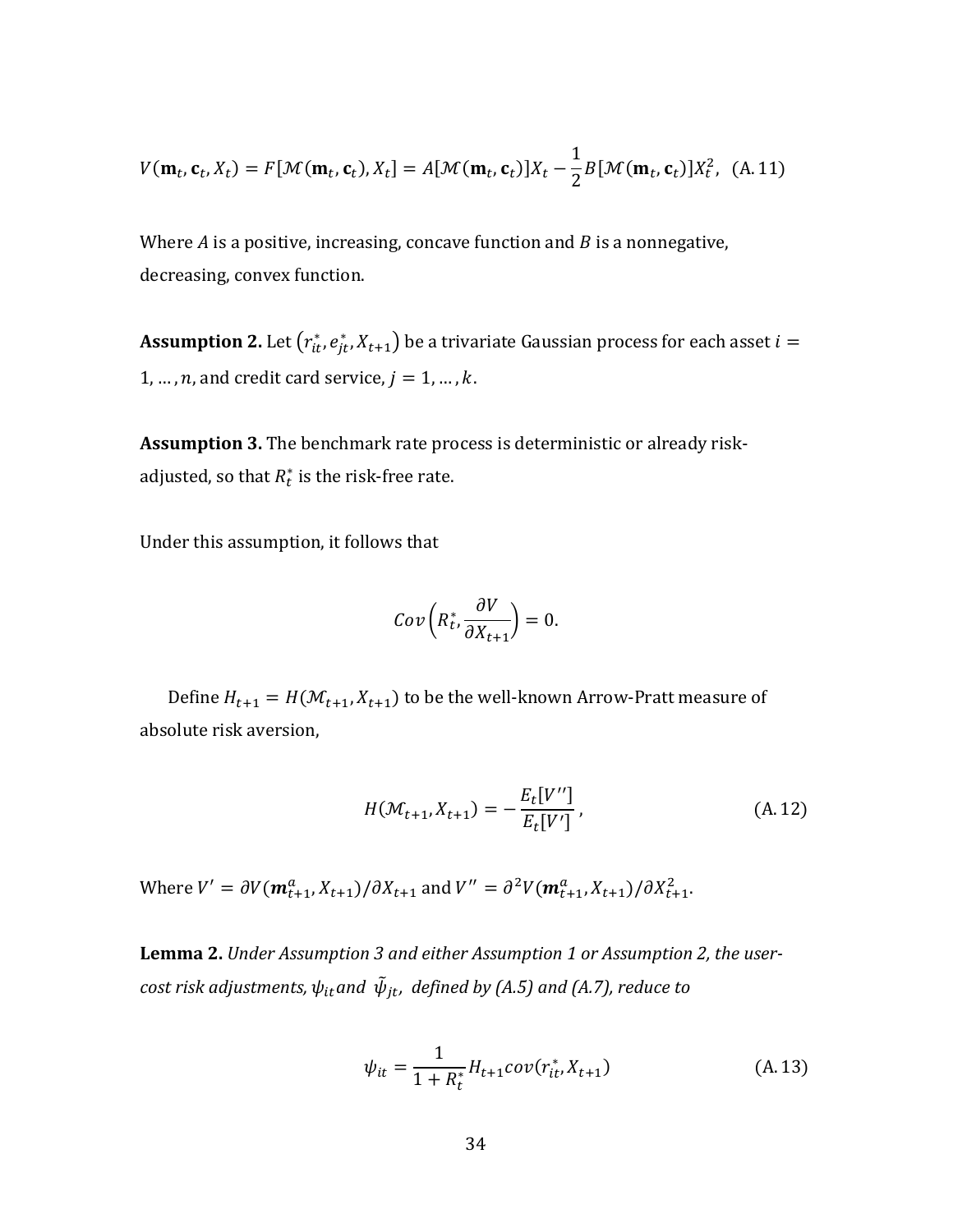$$
\tilde{\psi}_{jt} = -\frac{1}{1 + R_t^*} H_{t+1} cov(e_{jt}^*, X_{t+1}). \tag{A.14}
$$

**Proof***.* For the analogous proof in the case of monetary assets only, see Barnett, Liu, and Jensen (1997), Barnett and Serletis (2000, ch. 12), or Barnett (2012, Appendix D). We provide the proof of equation (A.14) for the extended case including credit. Under Assumption 3, the benchmark asset is risk-free, so that

$$
Cov\bigg(R_t^*,\frac{\partial V}{\partial X_{t+1}}\bigg)=0\,.
$$

By equation (A.7),

$$
\tilde{\psi}_{ji} = \rho \frac{Cov\left(e_{ji}^*, \frac{\partial V}{\partial X_{i+1}}\right)}{\frac{\partial V}{\partial X_i}} - \rho \left(1 + \tilde{\pi}_{ji}\right) \frac{Cov\left(R_i^*, \frac{\partial V}{\partial X_{i+1}}\right)}{\frac{\partial V}{\partial X_i}}
$$
\n
$$
= \rho \frac{Cov\left(e_{ji}^*, \frac{\partial V}{\partial X_{i+1}}\right)}{\frac{\partial V}{\partial X_i}}.
$$

But by equation (A.3),

$$
\frac{\partial V}{\partial X_t} = \rho E_t \left[ \left( 1 + R_t^* \right) \frac{\partial V}{\partial X_{t+1}} \right],
$$

So

$$
\tilde{\psi}_{jt} = \rho \frac{Cov\left(e_{jt}^*, \frac{\partial V}{\partial X_{t+1}}\right)}{\rho \left(1 + R_t^*\right) E_t \left(\frac{\partial V}{\partial X_{t+1}}\right)}
$$

35

*and*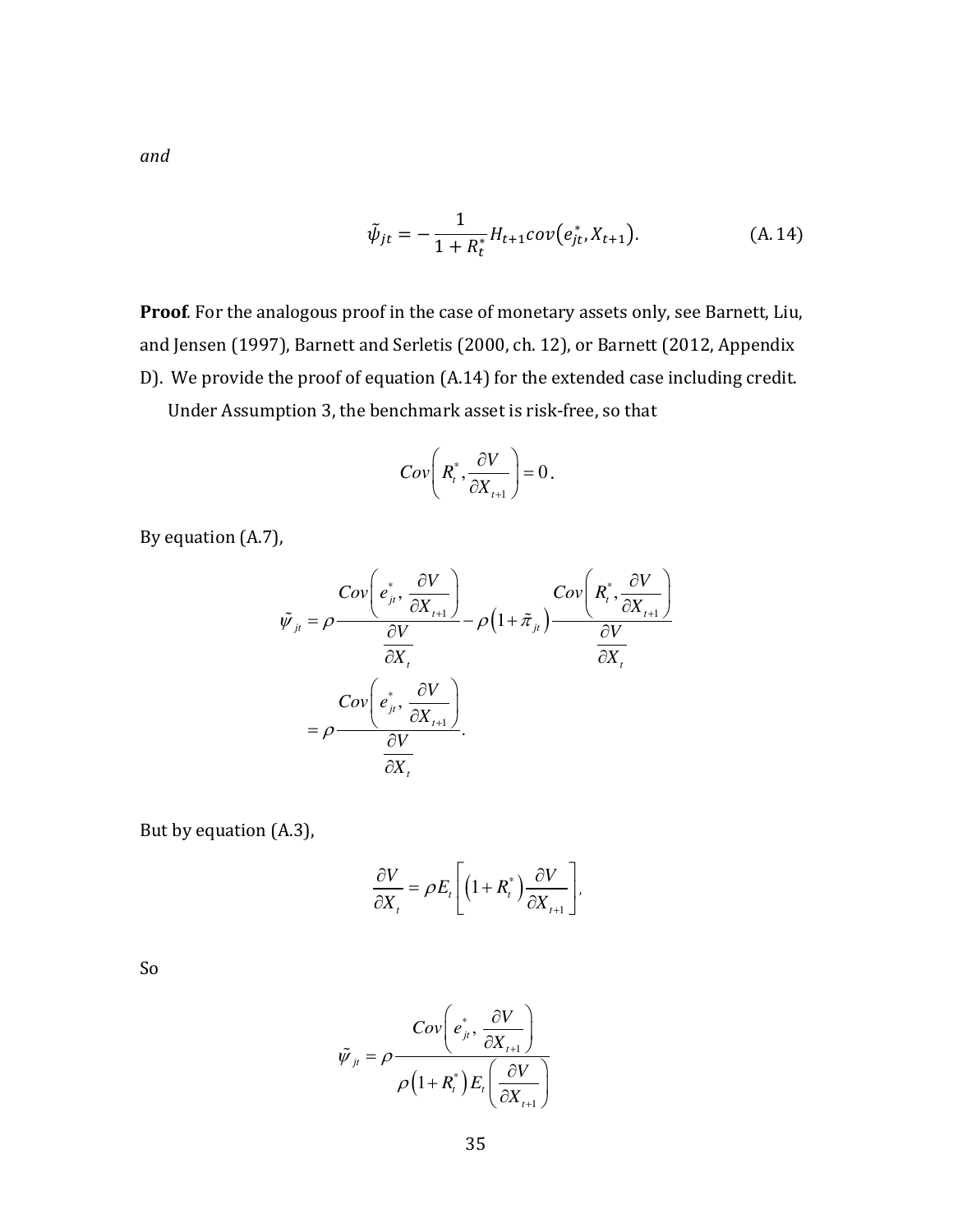$$
=\frac{Cov\left(e_{ji}^*,\frac{\partial V}{\partial X_{t+1}}\right)}{\left(1+R_i^*\right)E_t\left(\frac{\partial V}{\partial X_{t+1}}\right)}.\tag{A.15}
$$

Under Assumption 1,

$$
\frac{\partial V}{\partial X_t} = A \big[\mathcal{M}\big(\mathbf{m}_t, \mathbf{c}_t\big)\big] - B \big[\mathcal{M}\big(\mathbf{m}_t, \mathbf{c}_t\big)\big] X_t.
$$

Hence,

$$
\frac{\partial^2 V}{\partial X_t^2} = -B \Big[ \mathcal{M}(\mathbf{m}_t, \mathbf{c}_t) \Big].
$$

Shifting one period forward, those two equations become

$$
\frac{\partial V}{\partial X}_{t+1} = V' = A - BX_{t+1}
$$

and

$$
\frac{\partial^2 V}{\partial X_i^2} = V'' = -B.
$$

Substituting into equation (A.15), we get

$$
\tilde{\psi}_{ji} = \frac{Cov(e_{ji}^*, A - BX_{t+1})}{(1 + R_i^*)E_t \left(\frac{\partial V}{\partial X_{t+1}}\right)} \n= \frac{-B}{1 + R_i^*} \frac{Cov(e_{ji}^*, X_{t+1})}{E_t(V')} \n= \frac{1}{1 + R_i^*} \frac{E(V'')}{E_t(V')} Cov(e_{ji}^*, X_{t+1}) \n= -\frac{1}{1 + R_i^*} H_{t+1} Cov(e_{ji}^*, X_{t+1}).
$$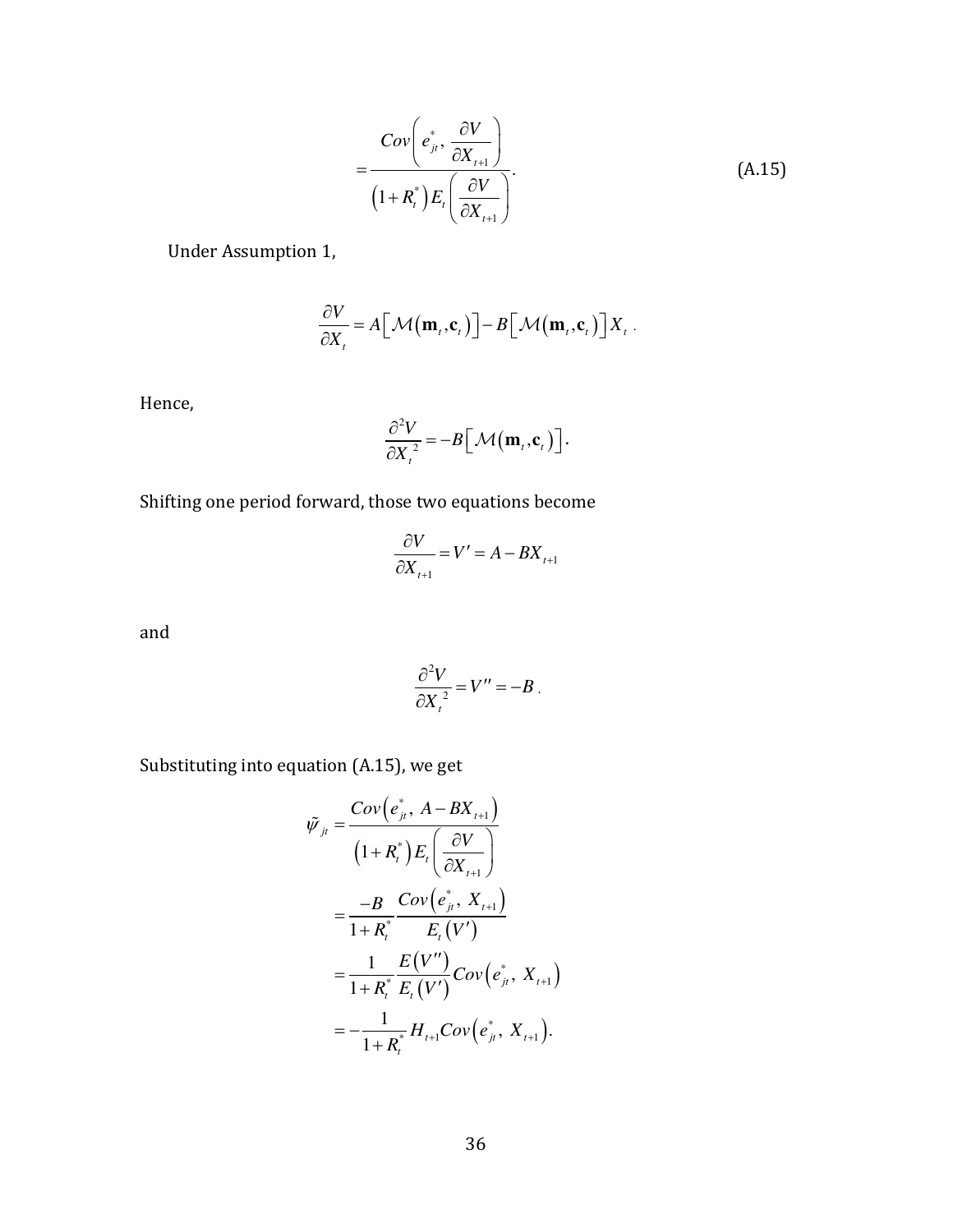Alternatively, [con](#page-37-0)sider Assumption 2. We then can use Stein's lemma, which says the following.11 Suppose (*X*,*Y*) are multivariate normal. Then

$$
Cov(g(X),Y) = E(g'(X))Cov(X,Y).
$$

In that formula, let 1  $(X)$ *t*  $g(X) = \frac{\partial V}{\partial Y}$  $X_{t+1}$  $=\frac{\partial}{\partial x}$  $\frac{\partial V}{\partial X_{t+1}}$ ,  $X = X_{t+1}$ , and  $Y = e_{jt}^*$ . Then from Stein's lemma, we have

$$
Cov\bigg(e_{ji}^*, \frac{\partial V}{\partial X_{i+1}}\bigg) = E_i\bigg(\frac{\partial^2 V}{\partial X_{i+1}^2}\bigg) Cov\bigg(X_{i+1}, e_{ji}^*\bigg).
$$

Substituting into (A.15), we get

-

$$
\tilde{\psi}_{jt} = \frac{E_t \left(\frac{\partial^2 V}{\partial X_{t+1}^2}\right) Cov\left(X_{t+1}, e_{jt}^*\right)}{\left(1 + R_t^*\right) E_t \left(\frac{\partial V}{\partial X_{t+1}}\right)}.
$$

Using the definitions of  $V'$ ,  $V''$ , and  $H_{t+1}$ , we have

$$
\tilde{\psi}_{ji} = -\frac{1}{1 + R_i^*} H_{i+1} Cov(e_{ji}^*, X_{i+1}).
$$

# *(IV) Proof of Theorem 3:*

**Theorem 3.** Let  $\hat{H}_t = H_{t+1}X_t$ . Under the assumptions of Lemma 2, we have the *following for each asset*  $i = 1, ..., n$ , and credit card service,  $j = 1, ..., k$ ,

$$
\wp_{it}^{m} = \frac{E_t R_t^* - (E_t r_{it}^* - \phi_{it})}{1 + E_t R_t^*},
$$
\n(A. 16)

<span id="page-37-0"></span><sup>11</sup> For Stein's lemma, see Stein (1973), Ingersoll (1987, p. 13, eq. 62) or Rubinstein (1976).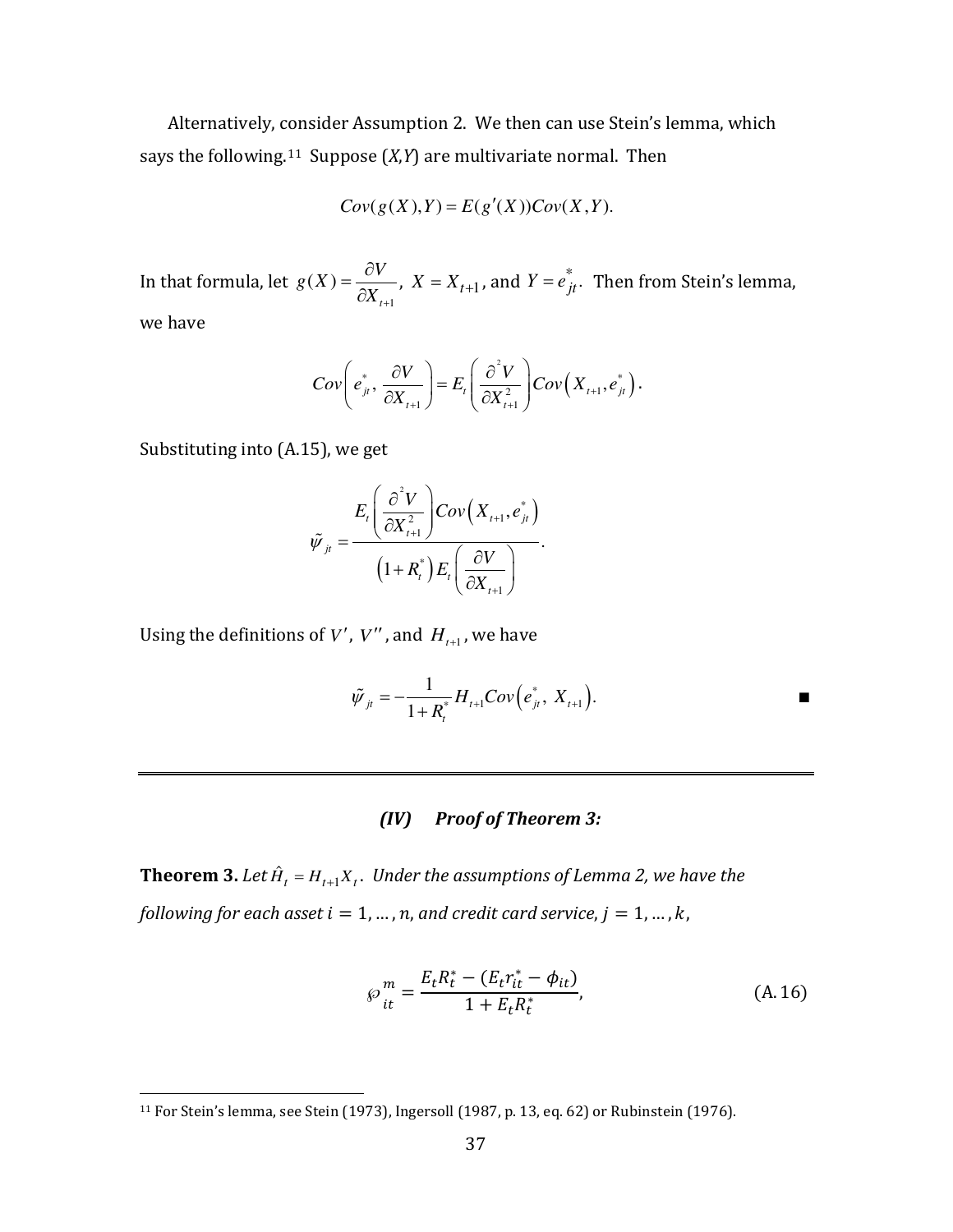*where*

$$
\phi_{it} = \hat{H}_t \text{Cov}\left(r_{it}^*, \frac{X_{t+1}}{X_t}\right),\tag{A.17}
$$

*and*

$$
\wp_{jt}^c = \frac{(E_t e_{jt}^* - \tilde{\phi}_{jt}) - E_t R_t^*}{1 + E_t R_t^*},
$$
\n(A. 18)

*where*

$$
\tilde{\phi}_{jt} = \hat{H}_t \, Cov\left(e_{jt}^* \frac{X_{t+1}}{X_t}\right). \tag{A.19}
$$

**Proof**. For the proof in the case of monetary assets only, relevant to equations (A.16) and (A.17), see Barnett, Liu, and Jensen (1997), Barnett and Serletis (2000, ch. 12), or Barnett (2012, Appendix D). We here provide the proof of equations (A.18) and (A.19) for the extended case including credit.

From part b of Theorem 1,

$$
\wp_{j_t}^c = \frac{E_t e_{j_t}^* - E_t R_t^*}{1 + E_t R_t} + \tilde{\psi}_{j_t}.
$$

Letting  $\hat{H}_{t} = H_{t+1}X_{t}.$  and using Lemma 2, we get